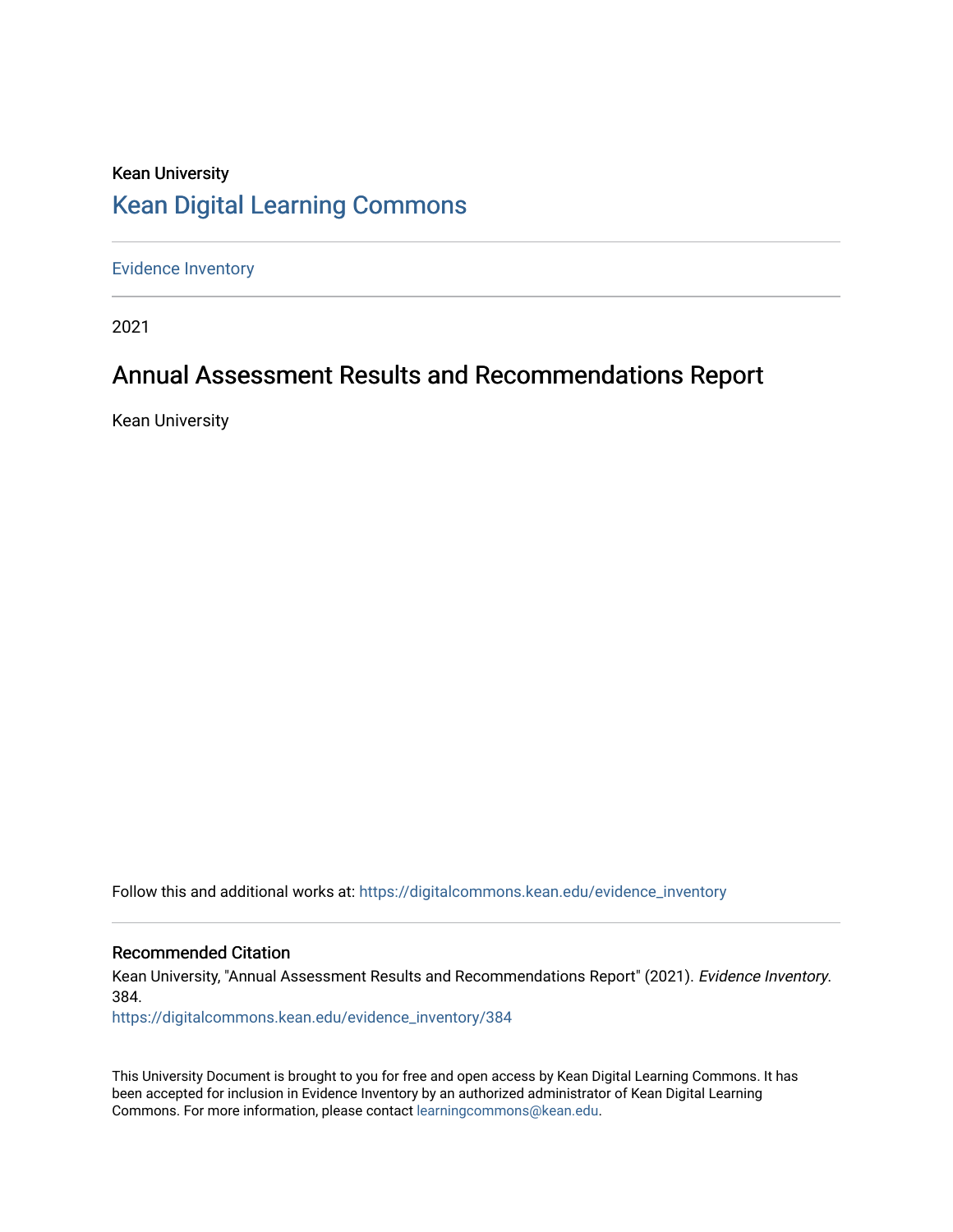# Annual Assessment Results and Recommendations Report

#### Abstract

CBPM 2018-2019 Deans Assessment Summary Report

#### Keywords

CBPM, 2018-2019, Deans Assessment Summary Report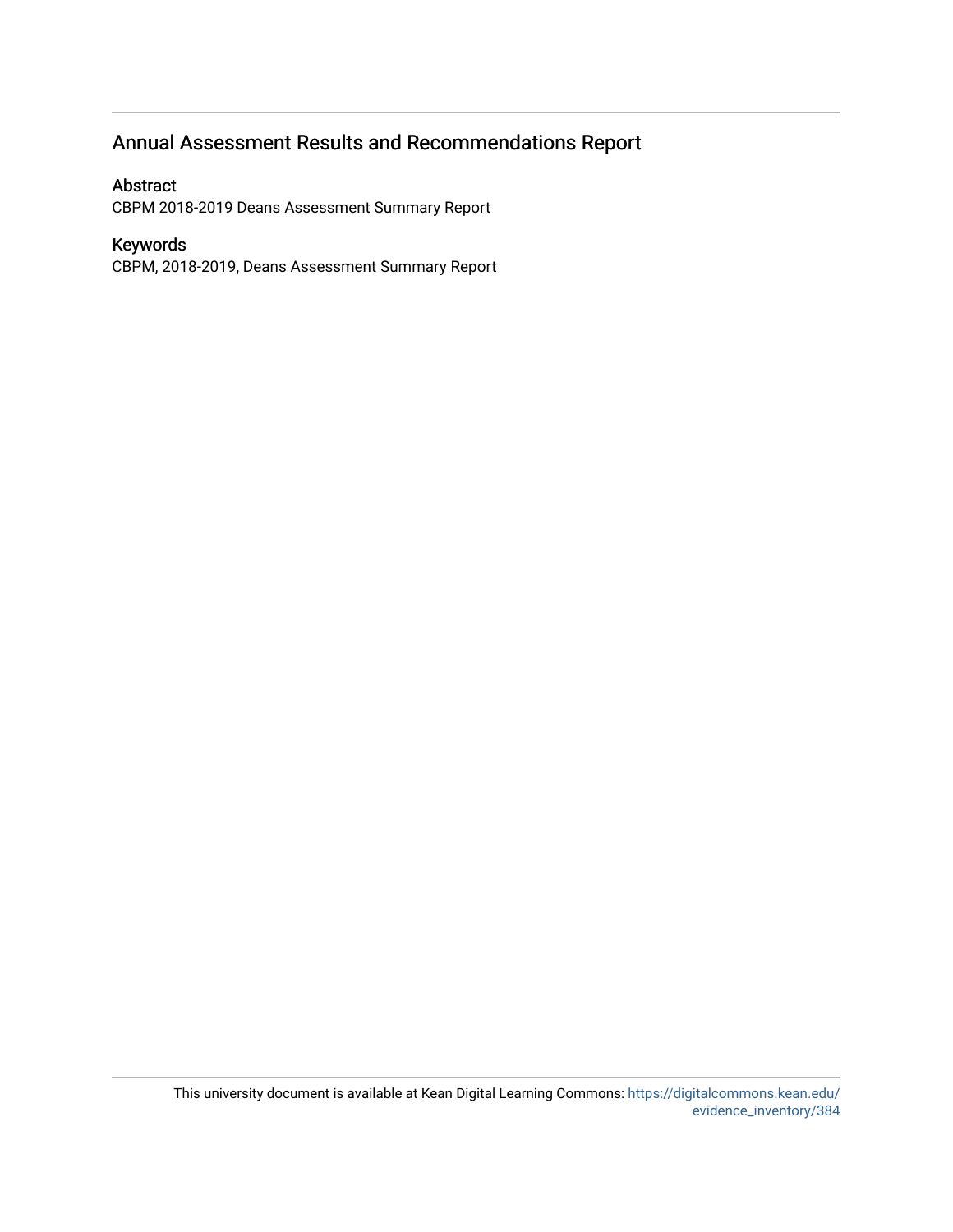This report serves to provide a summary of results and recommendations for the College-at-large.

**Data from each individual program is to be addressed:**

College: Business and Public Management

Dean: Submitted by Dave Farrokh, Veysel Yucetepe, and Jin Wang, CBPM

### Section 1: Summary of the State of the College

### **A. Enrollment and Graduation Rate Analysis**

Analyze and discuss the current year's program data as compared to the previous five years of collected data for each program with respect to:

- Program Enrollment
- Graduation Rates (4-year and 6-year graduation rates)

### **Dean's Summary on College Enrollment**

- The College of Business and Public Management has the highest aggregate enrollment among all colleges at the University across three locations (Union, Ocean, and Wenzhou). (see Table 1)
- During the last year, the College experienced a 2.2% increase in enrollment at the US campuses.
- During the last five years (Fall 2014 to Fall 2018,) the College has experienced 11.7% enrollment growth at the Union and Ocean locations. (see Table 2)
- Program specific enrollments provided in Table 3 reflect robust demand for all US programs across the College.
- Wenzhou Business School enrollment continues to grow (1390 headcount) and carries 67 percent of the total enrollment at WKU. (See Table 4 )
- Wenzhou Business students accounted for 83% of the degrees conferred in June 2019.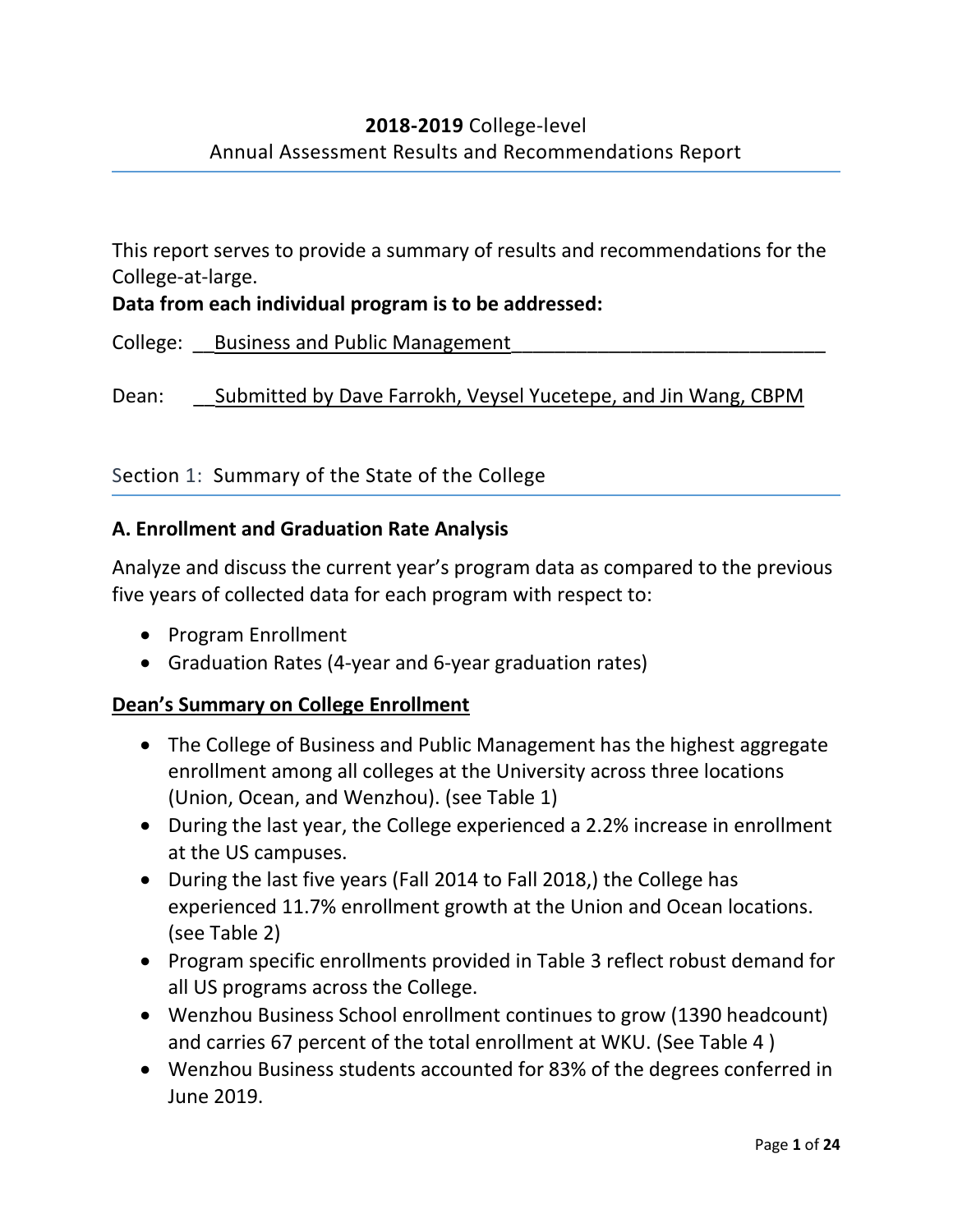- The College of Business and Public Management gained a one-year increase of 3.6% in first time full time freshmen at the US campuses. (see table 5)
- The College had the second highest number of first time full time freshmen (401) at the US campuses in its history for fall 2018. (see table 5)
- Including Wenzhou campus, CBPM freshmen enrollment is the highest at the University with 789 students. (See Tables 5 and 6)
- CPBM has the highest number of incoming transfer students (459) of any college. (See Table 7)
- The College has 3 of the top 10 number of undergraduate degrees conferred (Management, Criminal Justice, Accounting) at the Union and Ocean campuses.
- Retention/ Persistence Data for the College and by program were not available from the Institutional Research website.
- Academic Program Review Data suggest 4-year and 6-year degree completion rates need to improve across the College for the Union and Ocean campuses.
- Graduate program enrollment in Criminal Justice has not gained traction to date.
- The College has provided support to Enrollment Management initiatives including call campaigns over the past year.
- Our association with DECA, through hosting conferences, branding materials (lanyards, programs materials, etc.) may be increasing interest in business related programs at the University.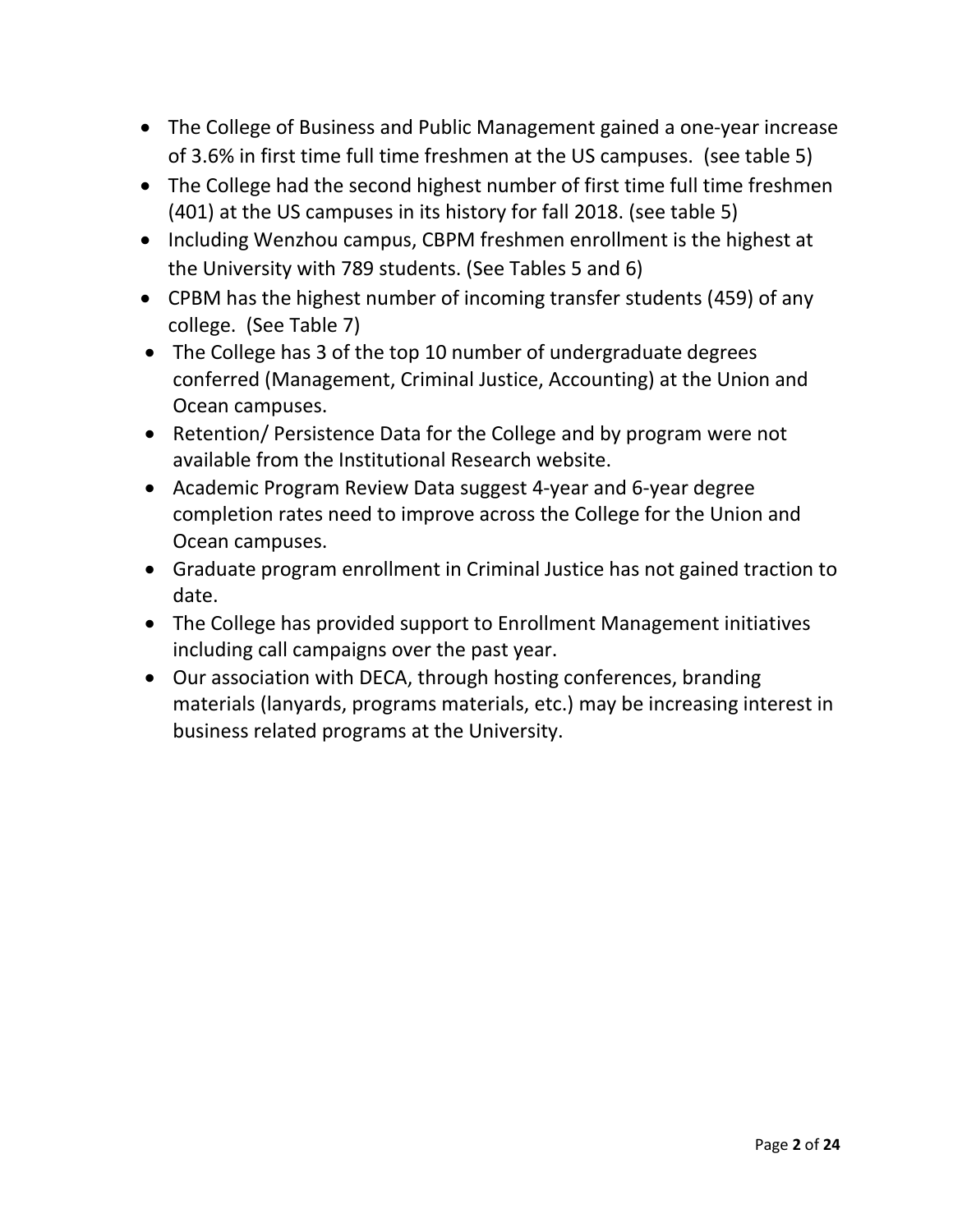#### **All Campuses All Students Enrollment Headcount By College, for Fall Semester(s)**

| College           |               | Fall<br>2014 | Fall<br>2015 | Fall<br>2016 | Fall<br>2017 | Fall<br>2018 |
|-------------------|---------------|--------------|--------------|--------------|--------------|--------------|
| <b>BPM</b>        | #             | 3756         | 4232         | 4524         | 4729         | 4861         |
|                   | $\%$          | 24.7%        | 27.5%        | 29.1%        | 29.5%        | 30.1%        |
| <b>EDU</b>        | #             | 2739         | 2529         | 2442         | 2387         | 2194         |
|                   | $\%$          | 18.0%        | 16.4%        | 15.7%        | 14.9%        | 13.6%        |
| <b>CLA</b>        | #             | 3625         | 3559         | 3358         | 3522         | 3630         |
|                   | $\%$          | 23.8%        | 23.1%        | 21.6%        | 22.0%        | 22.5%        |
| <b>NAHS</b>       | #             | 2528         | 2604         | 2658         | 2645         | 2654         |
|                   | $\%$          | 16.6%        | 16.9%        | 17.1%        | 16.5%        | 16.5%        |
| <b>MGC</b>        | #             | 473          | 474          | 486          | 574          | 660          |
|                   | $\frac{0}{0}$ | 3.1%         | 3.1%         | 3.1%         | 3.6%         | 4.1%         |
| <b>NWGC</b>       | #             | 1219         | 1196         | 1257         | 1320         | 1361         |
|                   | $\%$          | 8.0%         | 7.8%         | 8.1%         | 8.2%         | 8.4%         |
| <b>NJSTM</b>      | #             | 127          | 130          | 152          | 167          | 191          |
|                   | $\frac{0}{0}$ | 0.8%         | 0.8%         | 1.0%         | 1.0%         | 1.2%         |
| <b>Undeclared</b> | #             | 754          | 682          | 657          | 675          | 574          |
|                   | $\frac{0}{0}$ | 5.0%         | 4.4%         | 4.2%         | 4.2%         | 3.6%         |
| <b>T</b> otal     |               | 15221        | 15406        | 15534        | 16019        | 16125        |

- The College of Business and Public Management (CBPM) has the highest college-wide enrollment at the University with 4861 students. This is over 1200 more than the next highest college and more than the College of Education and the College of Natural, Applied and Health Sciences combined.
- College-wide enrollment is at its all-time high for fall 2018.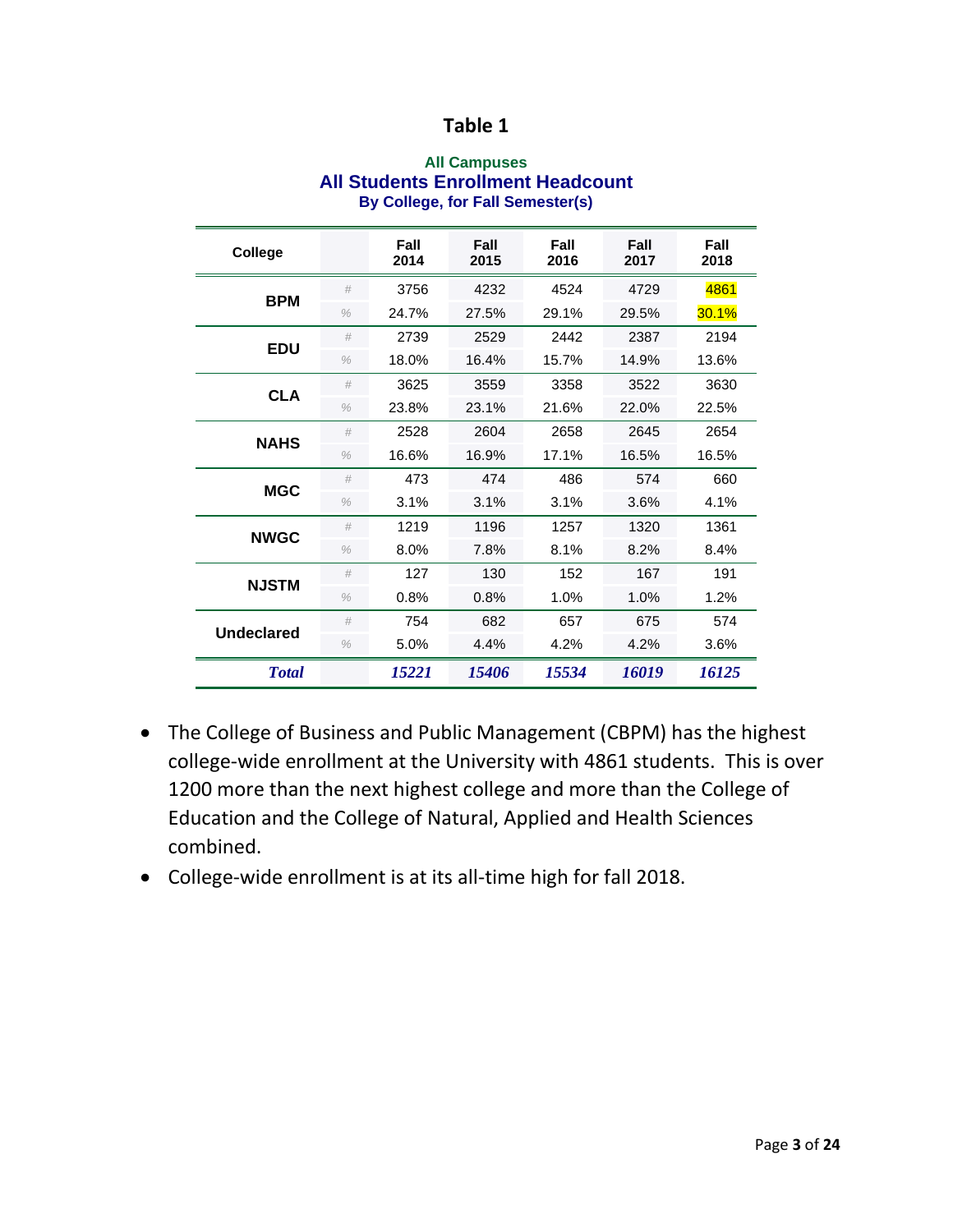| <b>Table 2</b> |  |
|----------------|--|
|                |  |

| <b>US Campuses</b>                       |
|------------------------------------------|
| <b>All Students Enrollment Headcount</b> |
| By College, for Fall Semester(s)         |

| College           |               | Fall<br>2014 | Fall<br>2015 | Fall<br>2016 | Fall<br>2017 | Fall<br>2018 |
|-------------------|---------------|--------------|--------------|--------------|--------------|--------------|
| <b>BPM</b>        | #             | 3107         | 3236         | 3374         | 3394         | 3471         |
|                   | $\frac{0}{0}$ | 21.6%        | 22.9%        | 24.0%        | 23.9%        | 24.7%        |
| <b>EDU</b>        | #             | 2739         | 2529         | 2442         | 2387         | 2194         |
|                   | $\frac{0}{0}$ | 19.1%        | 17.9%        | 17.4%        | 16.8%        | 15.6%        |
| <b>CLA</b>        | #             | 3536         | 3446         | 3263         | 3388         | 3396         |
|                   | $\%$          | 24.6%        | 24.4%        | 23.2%        | 23.8%        | 24.2%        |
| <b>NAHS</b>       | #             | 2429         | 2469         | 2518         | 2456         | 2391         |
|                   | $\frac{0}{0}$ | 16.9%        | 17.5%        | 17.9%        | 17.3%        | 17.0%        |
| <b>MGC</b>        | #             | 448          | 424          | 407          | 439          | 479          |
|                   | $\%$          | 3.1%         | 3.0%         | 2.9%         | 3.1%         | 3.4%         |
| <b>NWGC</b>       | #             | 1219         | 1196         | 1257         | 1320         | 1361         |
|                   | $\%$          | 8.5%         | 8.5%         | 8.9%         | 9.3%         | 9.7%         |
| <b>NJSTM</b>      | #             | 127          | 130          | 152          | 167          | 191          |
|                   | $\frac{0}{0}$ | 0.9%         | 0.9%         | 1.1%         | 1.2%         | 1.4%         |
| <b>Undeclared</b> | #             | 754          | 682          | 657          | 675          | 573          |
|                   | $\%$          | 5.3%         | 4.8%         | 4.7%         | 4.7%         | 4.1%         |
| <b>Total</b>      |               | 14359        | <i>14112</i> | <i>14070</i> | 14226        | 14056        |

• CBPM has the highest enrollment on the US campuses with 3471 for fall 2018.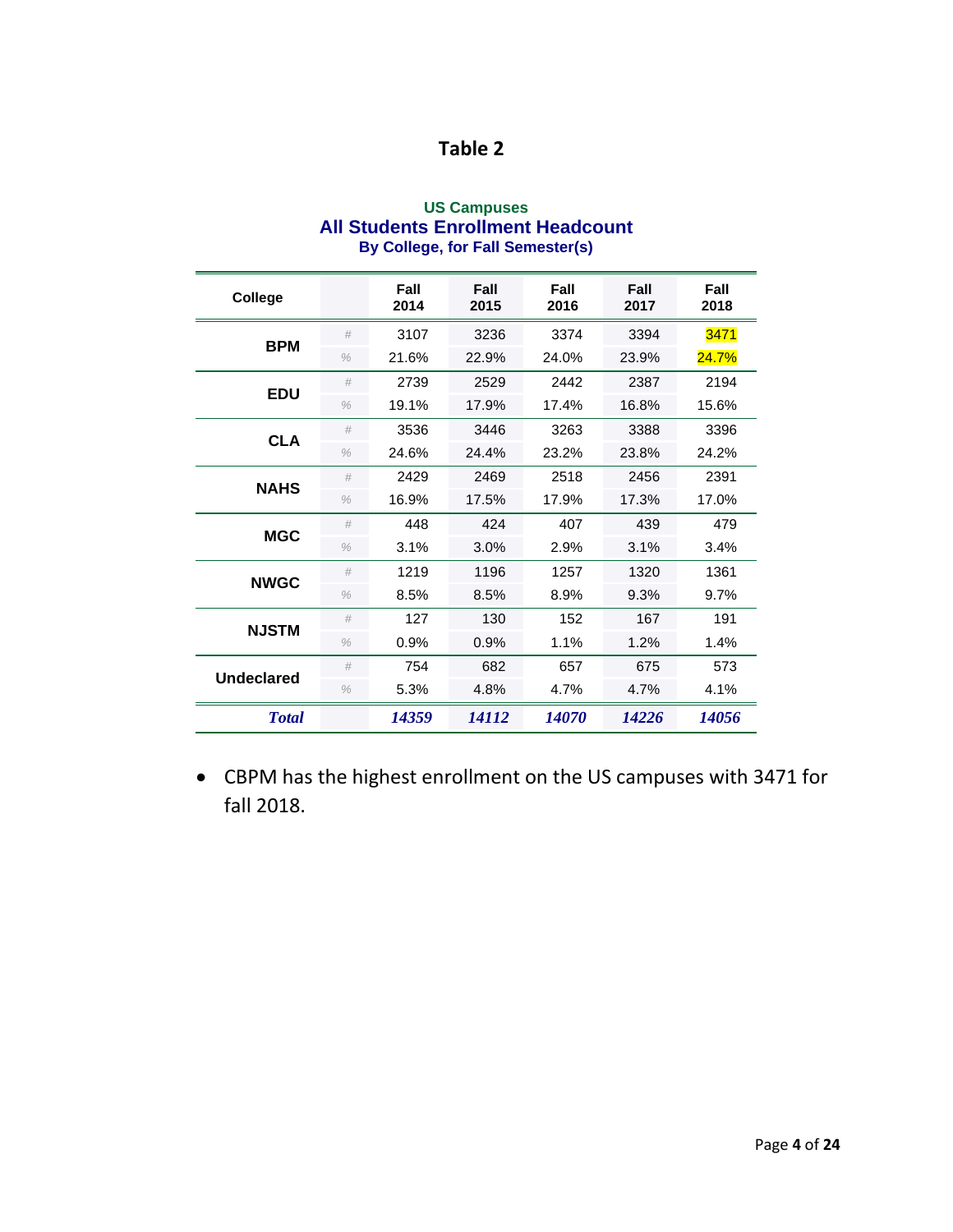#### **US Campuses All Students Enrollment Headcount By Program, for Fall Semester(s)**

| <b>College/Department</b> | Program                          | Fall<br>2014 | Fall<br>2015 | Fall<br>2016 | Fall<br>2017 | Fall<br>2018 |
|---------------------------|----------------------------------|--------------|--------------|--------------|--------------|--------------|
| <b>BPM</b>                |                                  |              |              |              |              |              |
| CrimJust/PubAdm           | Criminal Justice (UG)            | 748          | 755          | 738          | 773          | 815          |
|                           | Public Admin. (UG)               | 141          | 141          | 130          | 128          | 125          |
|                           | Criminal Justice (GR)            | 18           | 17           | 12           | 8            | 11           |
|                           | Public Admin. (GR)               | 145          | 148          | 121          | 102          | 94           |
|                           | <b>Subtotal</b>                  | 1052         | 1061         | 1001         | 1011         | 1045         |
| Accounting/Finance        | Accounting (UG)                  | 545          | 591          | 627          | 583          | 526          |
|                           | Finance (UG)                     | 191          | 256          | 295          | 326          | 301          |
|                           | UPB Programs (UG)                | 3            | $\mathbf 0$  | 0            | 0            | 0            |
|                           | Accounting (GR)                  | 38           | 44           | 51           | 44           | 43           |
|                           | <b>Subtotal</b>                  | 777          | 891          | 973          | 953          | 870          |
| Mgmt/Marketing            | Management Sci. (UG)             | 833          | 774          | 837          | 880          | 1019         |
|                           | Marketing (UG)                   | 305          | 316          | 327          | 336          | 321          |
|                           | <b>Subtotal</b>                  | 1138         | 1090         | 1164         | 1216         | 1340         |
| <b>Global Business</b>    | International Business (UG)      | 65           | 116          | 152          | 140          | 126          |
|                           | MBA in Global Management<br>(GR) | 75           | 78           | 84           | 74           | 90           |
|                           | <b>Subtotal</b>                  | 140          | 194          | 236          | 214          | 216          |
| <b>BPM Total</b>          | <b>Total</b>                     | 3107         | 3236         | 3374         | 3394         | 3471         |

- College-wide enrollment for the US campuses increased by 2.2 percent over the past year.
- Enrollment for the School of Accounting and Finance fell 8.7% over the past year.
- Enrollment for the School of Management and Marketing grew 10.2% over the past year.
- MBA Enrollment grew 21.6 over the past year.
- Undergraduate Global Business enrollment fell 10% over the past year.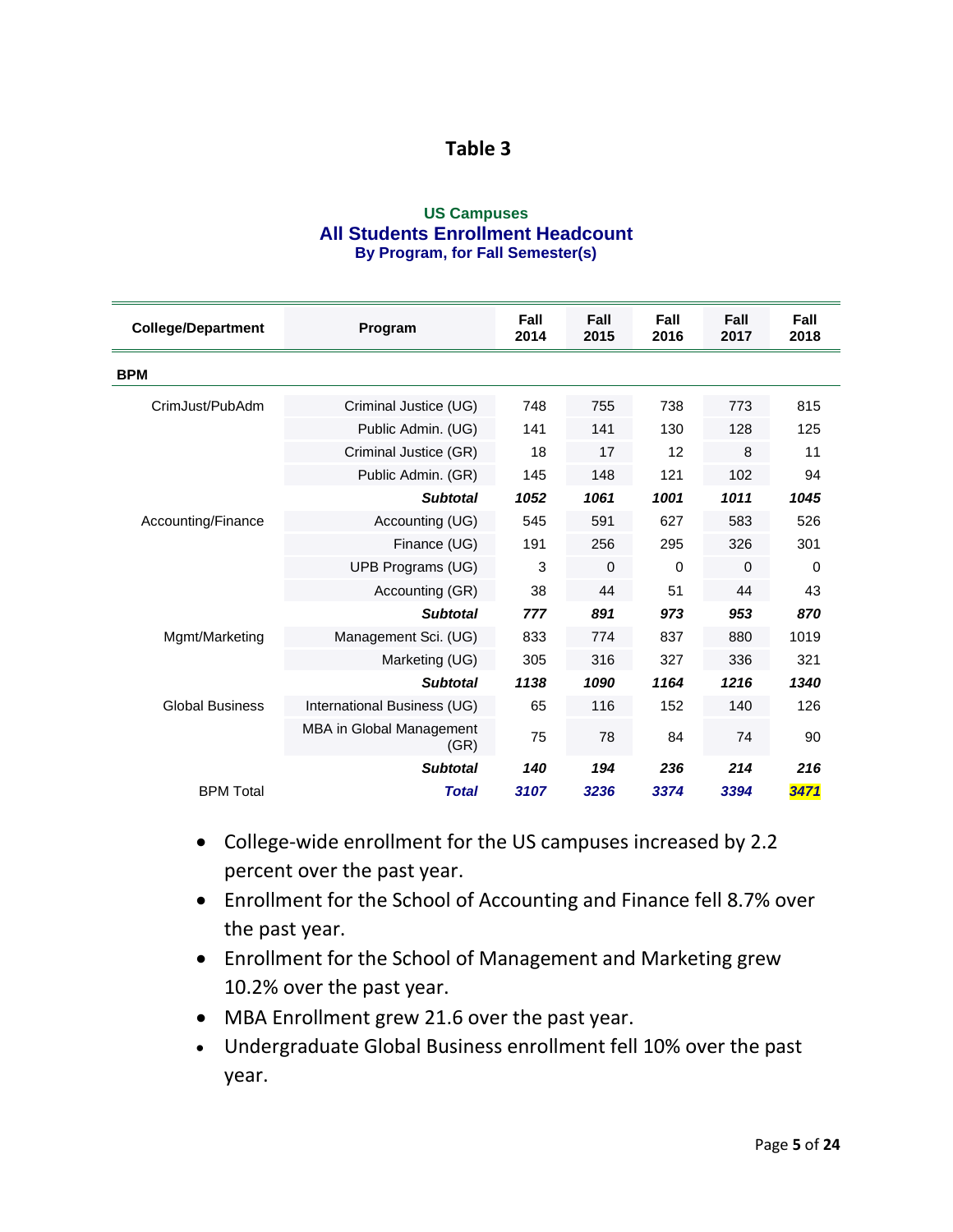#### **Wenzhou Campus All Students Enrollment Headcount By Program, for Fall Semester(s)**

| <b>College/Department</b> | Program                     | Fall<br>2014 | Fall<br>2015 | Fall<br>2016 | Fall<br>2017 | Fall<br>2018 |
|---------------------------|-----------------------------|--------------|--------------|--------------|--------------|--------------|
| <b>BPM</b>                |                             |              |              |              |              |              |
| Accounting/Finance        | Accounting (UG)             | 272          | 437          | 495          | 530          | 477          |
|                           | Finance (UG)                | 253          | 375          | 429          | 503          | 597          |
|                           | <b>Subtotal</b>             | 525          | 812          | 924          | 1033         | 1074         |
| Mgmt/Marketing            | Management Sci. (UG)        | 73           | 74           | 13           | 50           | 66           |
|                           | Marketing (UG)              | 51           | 67           | 91           | 100          | 123          |
|                           | <b>Subtotal</b>             | 124          | 141          | 104          | 150          | 189          |
| <b>Global Business</b>    | International Business (UG) | 0            | 43           | 122          | 152          | 127          |
|                           | <b>Subtotal</b>             | 0            | 43           | 122          | 152          | 127          |
| <b>BPM</b> Total          | <b>Total</b>                | 649          | 996          | 1150         | 1335         | 1390         |

- The College of Business and Public Management continues to grow and has the highest enrollment at WKU.
- The Finance major enrollment surged 18.6% over the past year with nearly twice as many majors than at the US campuses.
- Management and marketing majors experienced strong growth over the past year.
- Global Business and Accounting experienced downturns of over 10% over the past year.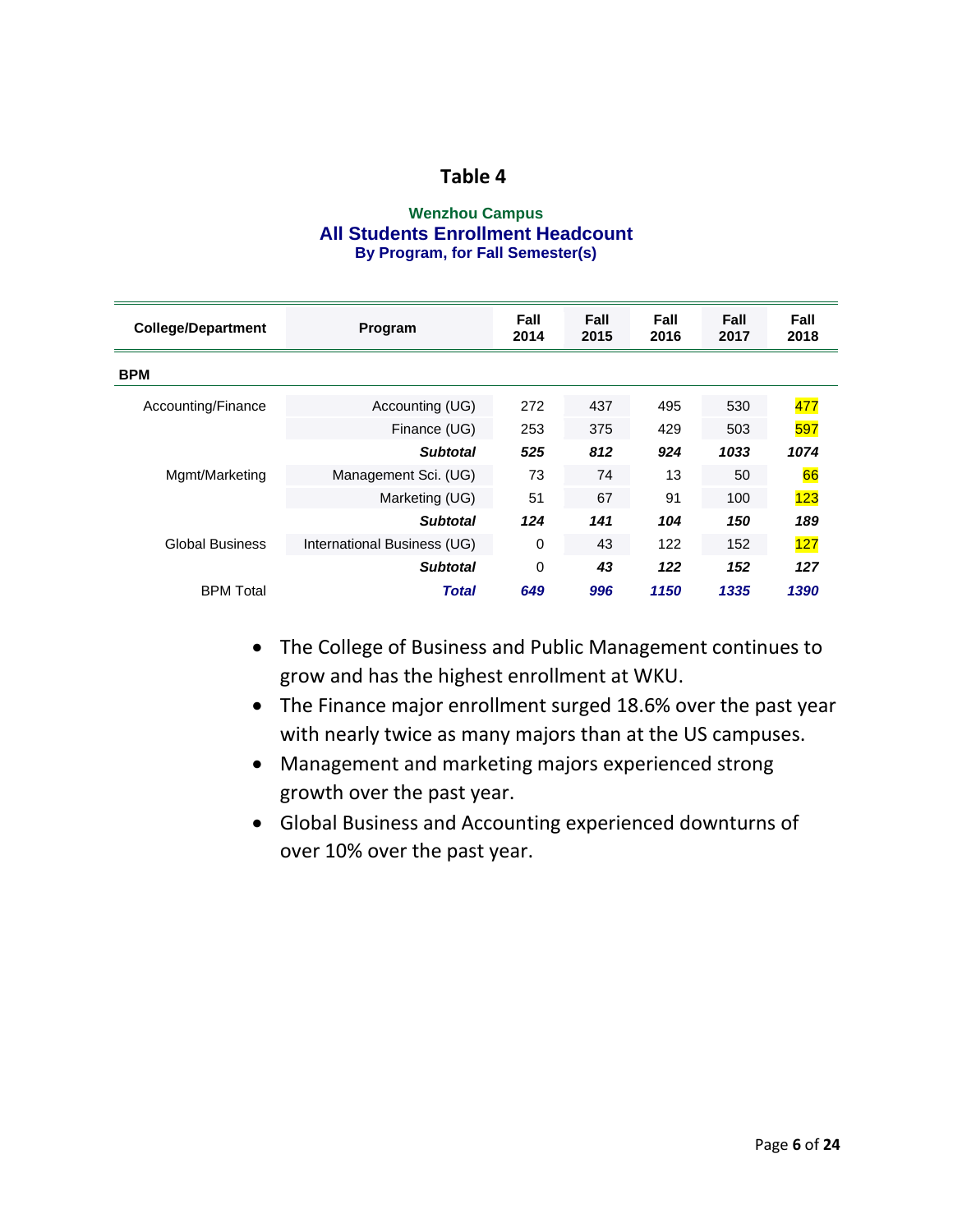#### **US Campuses First-Time Full-Time Degree-Seeking Undergraduate Student Enrollment Headcount By College, for Fall Semester(s)**

| College           |               | Fall<br>2014 | Fall<br>2015 | Fall<br>2016 | Fall<br>2017 | Fall<br>2018 |
|-------------------|---------------|--------------|--------------|--------------|--------------|--------------|
| <b>BPM</b>        | #             | 316          | 290          | 303          | 387          | 401          |
|                   | $\%$          | 21.3%        | 19.5%        | 20.3%        | 22.0%        | 22.5%        |
| <b>EDU</b>        | #             | 243          | 228          | 215          | 257          | 232          |
|                   | $\frac{0}{0}$ | 16.4%        | 15.3%        | 14.4%        | 14.6%        | 13.0%        |
| <b>CLA</b>        | #             | 311          | 321          | 300          | 332          | 301          |
|                   | $\%$          | 21.0%        | 21.5%        | 20.1%        | 18.9%        | 16.9%        |
| <b>NAHS</b>       | #             | 263          | 284          | 366          | 363          | 435          |
|                   | $\frac{0}{0}$ | 17.7%        | 19.1%        | 24.5%        | 20.6%        | 24.4%        |
| <b>MGC</b>        | #             | 47           | 52           | 49           | 59           | 67           |
|                   | $\frac{0}{0}$ | 3.2%         | 3.5%         | 3.3%         | 3.4%         | 3.8%         |
| <b>NWGC</b>       | #             | 28           | 34           | 18           | 26           | 20           |
|                   | $\%$          | 1.9%         | 2.3%         | 1.2%         | 1.5%         | 1.1%         |
| <b>NJSTM</b>      | #             | 20           | 29           | 38           | 37           | 52           |
|                   | $\frac{0}{0}$ | 1.3%         | 1.9%         | 2.5%         | 2.1%         | 2.9%         |
| <b>Undeclared</b> | #             | 255          | 252          | 205          | 299          | 273          |
|                   | $\frac{0}{0}$ | 17.2%        | 16.9%        | 13.7%        | 17.0%        | 15.3%        |
| <b>Total</b>      |               | 1483         | 1490         | 1494         | 1760         | 1781         |

• CBPM has the second highest first-time freshmen enrollment for fall 2018 (behind College of Natural, Applied and Health Sciences) for US campuses.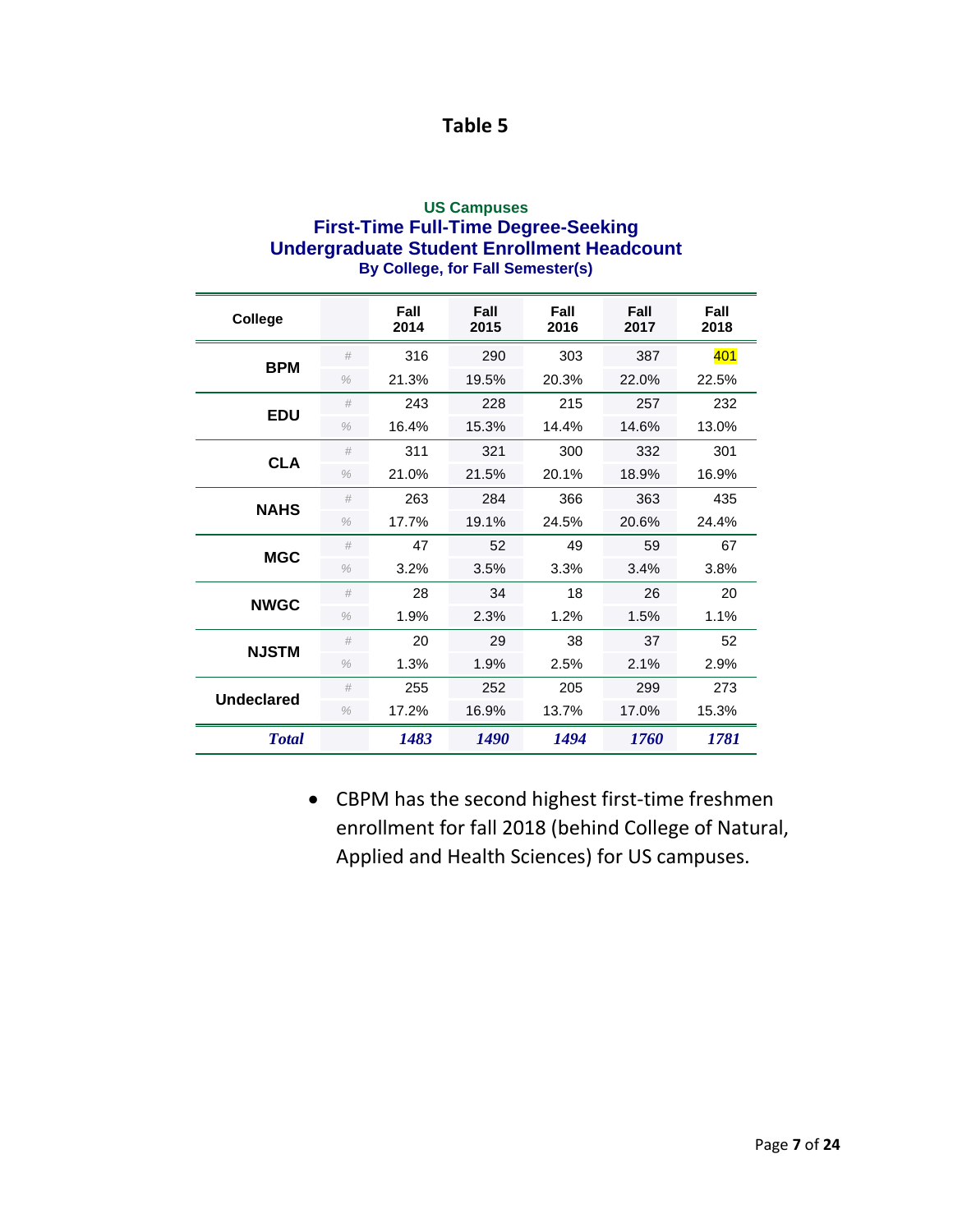#### **Wenzhou Campus First-Time Full-Time Degree-Seeking Undergraduate Student Enrollment Headcount By College, for Fall Semester(s)**

| College           |               | Fall<br>2014 | Fall<br>2015 | Fall<br>2016 | Fall<br>2017 | Fall<br>2018 |
|-------------------|---------------|--------------|--------------|--------------|--------------|--------------|
| <b>BPM</b>        | #             | 327          | 355          | 352          | 379          | 388          |
|                   | $\frac{0}{0}$ | 75.3%        | 74.4%        | 73.9%        | 66.1%        | 58.5%        |
| <b>CLA</b>        | #             | 27           | 46           | 46           | 63           | 93           |
|                   | $\frac{0}{0}$ | 6.2%         | 9.6%         | 9.7%         | 11.0%        | 14.0%        |
| <b>NAHS</b>       | #             | 55           | 47           | 48           | 67           | 123          |
|                   | $\frac{0}{0}$ | 12.7%        | 9.9%         | 10.1%        | 11.7%        | 18.6%        |
| <b>MGC</b>        | #             | 25           | 29           | 30           | 64           | 58           |
|                   | $\%$          | 5.8%         | 6.1%         | 6.3%         | 11.2%        | 8.7%         |
| <b>Undeclared</b> | #             | 0            | 0            | $\Omega$     | $\Omega$     | 1            |
|                   | $\frac{0}{0}$ | 0.0%         | 0.0%         | $0.0\%$      | $0.0\%$      | 0.2%         |
| <b>Total</b>      |               | 434          | 477          | 476          | 573          | 663          |

• CBPM continues to attract the highest number of freshmen, although other non-business programs are being added to the degrees offered at WKU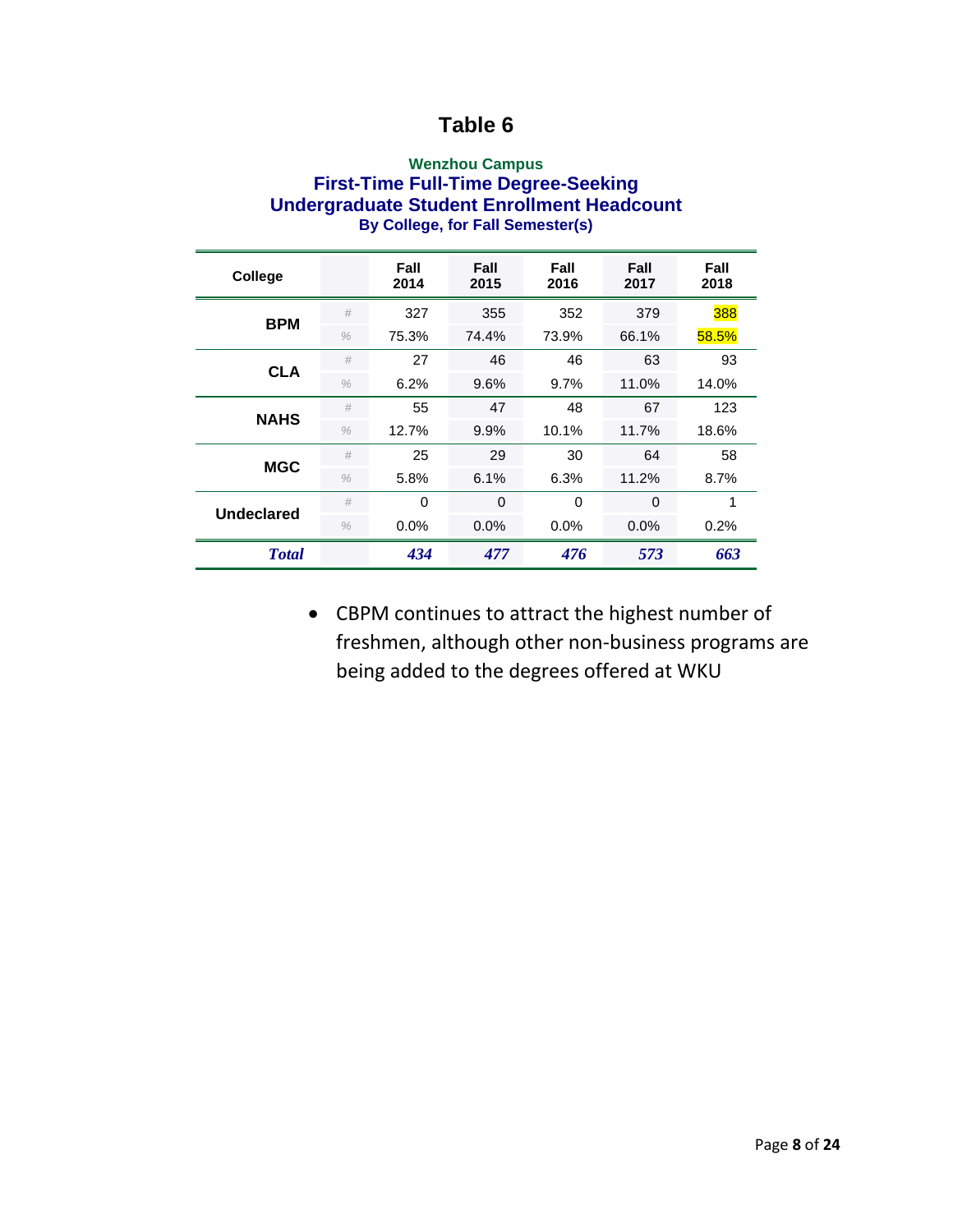| <b>US Campuses</b>                        |
|-------------------------------------------|
| New Transfer Student Enrollment Headcount |
| By College, for Fall Semester(s)          |

| College           |               | Fall<br>2014 | Fall<br>2015 | Fall<br>2016 | Fall<br>2017 | Fall<br>2018 |
|-------------------|---------------|--------------|--------------|--------------|--------------|--------------|
| <b>BPM</b>        | #             | 434          | 446          | 417          | 474          | 459          |
|                   | $\%$          | 26.6%        | 29.2%        | 28.9%        | 32.2%        | 31.4%        |
| <b>EDU</b>        | #             | 297          | 274          | 243          | 224          | 241          |
|                   | $\frac{0}{0}$ | 18.2%        | 18.0%        | 16.9%        | 15.2%        | 16.5%        |
| <b>CLA</b>        | #             | 457          | 415          | 393          | 429          | 441          |
|                   | $\frac{0}{0}$ | 28.0%        | 27.2%        | 27.3%        | 29.2%        | 30.2%        |
| <b>NAHS</b>       | #             | 342          | 306          | 324          | 294          | 250          |
|                   | $\frac{0}{0}$ | 21.0%        | 20.1%        | 22.5%        | 20.0%        | 17.1%        |
| <b>MGC</b>        | #             | 55           | 47           | 36           | 36           | 47           |
|                   | $\frac{0}{0}$ | 3.4%         | 3.1%         | 2.5%         | 2.4%         | 3.2%         |
| <b>NWGC</b>       | #             | 43           | 36           | 25           | 14           | 22           |
|                   | $\%$          | 2.6%         | 2.4%         | 1.7%         | 1.0%         | 1.5%         |
| <b>NJSTM</b>      | #             | 1            | 1            | 4            | $\Omega$     | 0            |
|                   | $\frac{0}{0}$ | 0.1%         | 0.1%         | 0.3%         | 0.0%         | 0.0%         |
| <b>Undeclared</b> | #             | 1            | 0            | $\Omega$     | $\Omega$     | $\Omega$     |
|                   | $\frac{0}{0}$ | 0.1%         | 0.0%         | 0.0%         | 0.0%         | 0.0%         |
| <b>T</b> otal     |               | 1630         | 1525         | 1442         | 1471         | <b>1460</b>  |

• CBPM continues to have the highest new transfer admission enrollment at the University with 459 undergraduate students.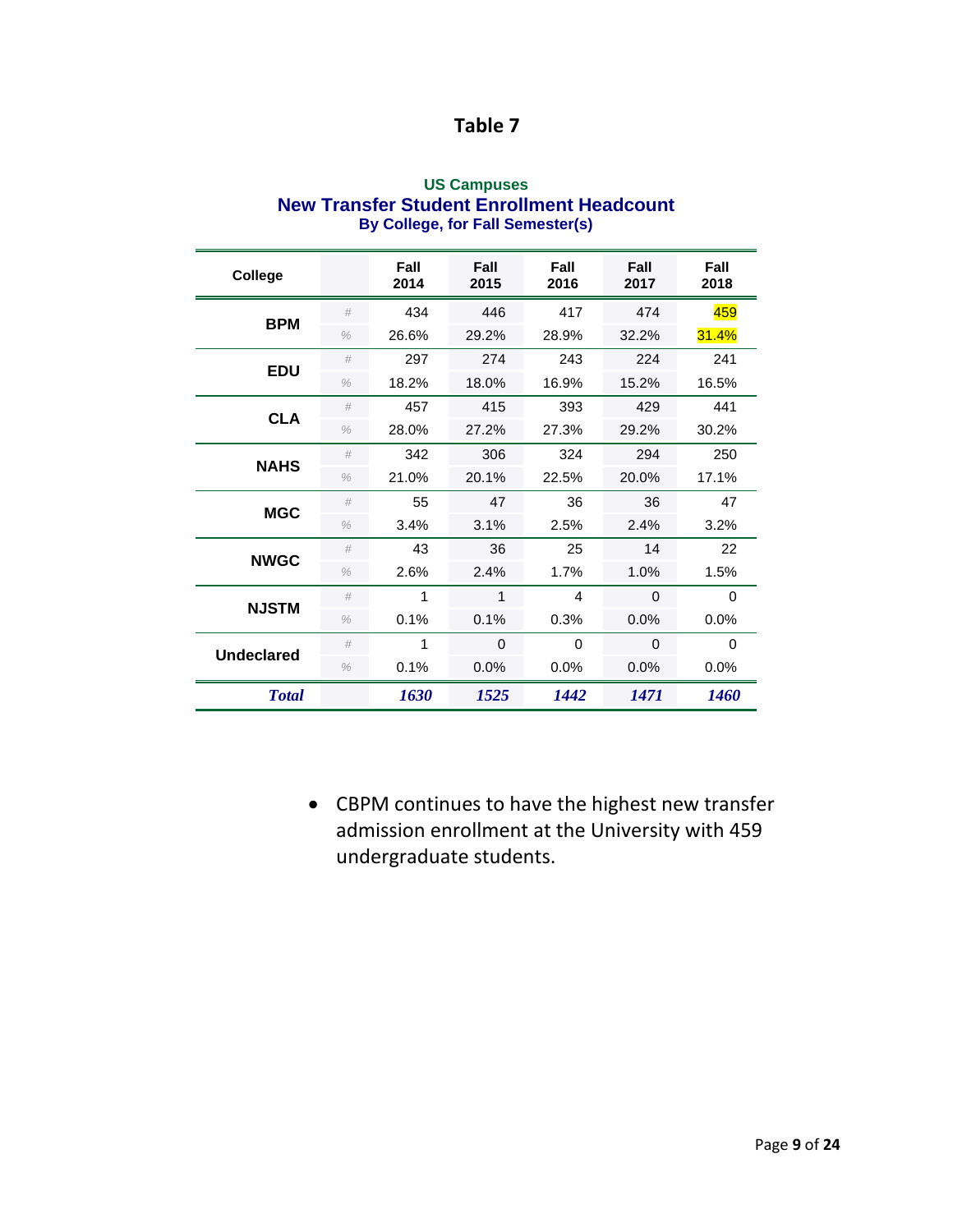## **Dean's Program Assessment Summary**

At the macro level, students are meeting program expectations and student learning outcomes over the past academic year. Particular emphasis has been given to assess and strengthen student research skills at the undergraduate level through department based research coursework. Over the past academic year, attention to faculty-student research collaboration has been encouraged and enhanced through course curriculum based projects. These initiatives supplement the Global Practicum projects required for all Global Business students. Greater emphasis on case study assignments has resulted in higher competencies in critical thinking and analytical fluency as measured in several program SLO assessments over the interval. Areas of improvement vary by program. Some observations:

- Students continue to need further development of quantitative skills, particularly at the foundational major course requirement level.
- Across the College, student oral presentation fluency needs greater attention and mastery.
- While business ethics and corporate responsibility are treated at the conceptual level, responsibility at the individual level also needs further development. .
- As in past years, students need to continue to strengthen their critical thinking and analytical ability. Our faculty has identified the use of case study and team building as essential. This is salient at the graduate and undergraduate levels.
- Students also need greater exposure to integration, organization, and analysis of information from supporting coursework.

# **School of Accounting and Finance**

• The Undergraduate Accounting program has assessed 2 SLO's during the past academic year. In general, students satisfactorily demonstrated understanding of the key concepts of all business disciplines, yet had some underperformance in accounting related topics (i.e., "cash basis" versus "accrual basis" accounting and associated journal entries. To close the loop, teaching faculty will provide more examples on the topics.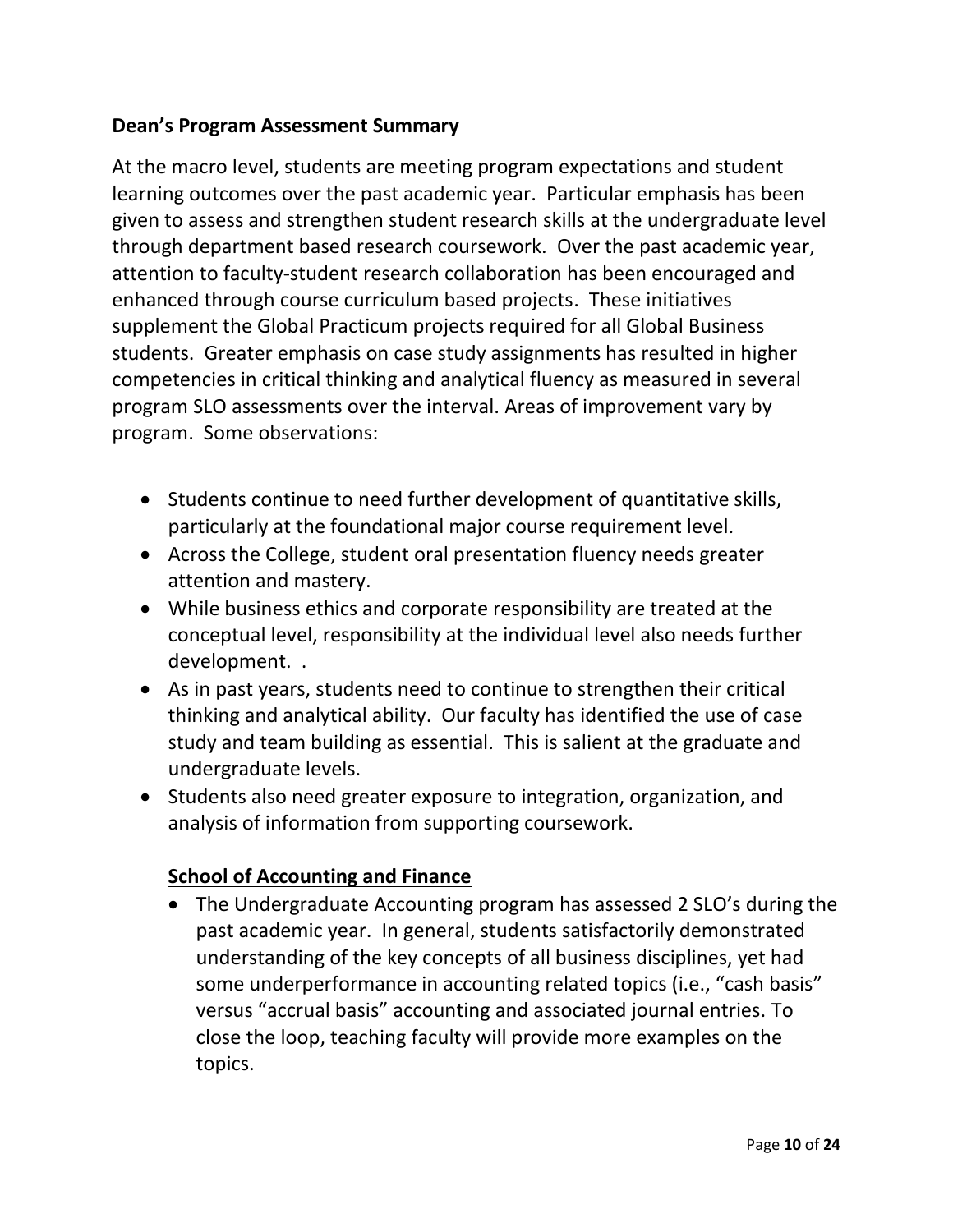- Regarding code of conduct and ethics in accounting profession, no significant areas of concern were identified among undergraduates.
- At the graduate level in Accounting, for the SLO "Know the code of conduct and the ethical issues germane to business", the majority of graduate students had difficulty identifying the correct ethical behavior in a hypothetical situation. Clearly, proper ethical behavior and conduct scenarios will need to be offered in greater measure in the classroom.
- Finance assessment examined 3 SLO's during the past academic year. Results indicate widespread attainment of knowing key business concepts and using techniques to solve business problems at the introductory and advanced level. Specific topics such as "callable bonds and "bond rating' need greater treatment. Students demonstrated mastery of ethical issues related to business in the financial sector.
- The launch of "StockTrak" trading platform software beginning fall 2016 and continuing until the present time for all students in the programs has been useful for portfolio construction and analysis. The department has held internal investment competitions through the trading platform.

## **School of Management and Marketing**

- Undergraduate Marketing program assessment focused on 2 SLO's during the past academic year. "Communicating effectively," and "Utilizing business technology to assess and analyze business information". Results indicate students enrolled in the introductory course in Marketing have particular difficulty with evaluating data to make business decisions. Utilizing a series of "mini-simulations" to demonstrate critical thinking proficiency, students did not meet the expected 80% threshold. To close the loop, students will have more practice simulations in the future in order to become more familiar with the methodology. In addition, faculty noted a clear demarcation among students with technology fluency. Some students "aced" the simulations, while others may have "quit trying".
- On the SLO of "Communicating effectively", this past year the incentive of presenting at University sponsored "Research Days" as well as invitations to friends and family to attend the oral presentation had a motivating effect. Faculty noted weakness in citing sources in presentation slides. Need for improved presentation "soft skills",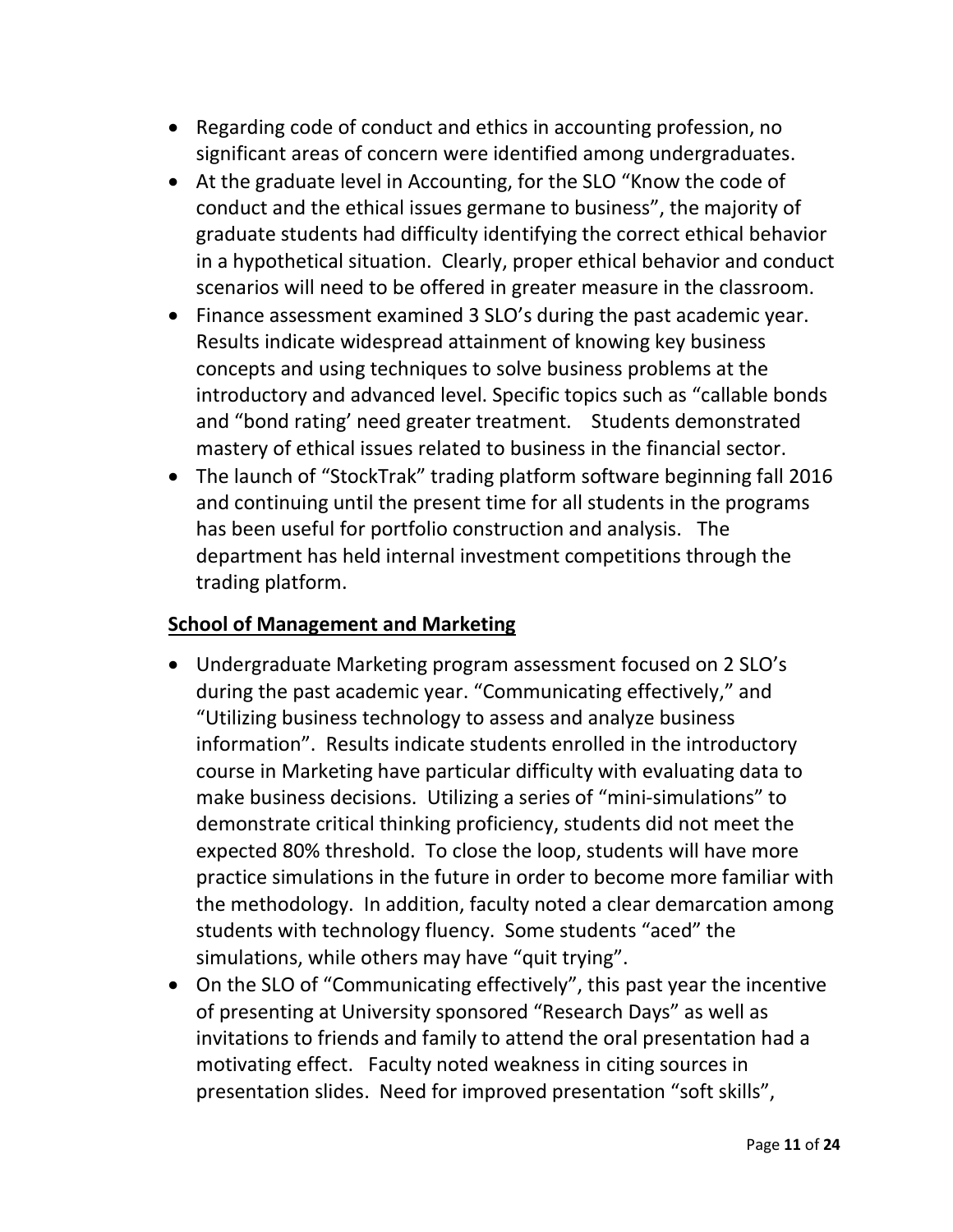including speaking volume, rushing through the presentation, nervous behavior and improper eye contact, was noted.

- Management program assessments during the interval for 2 SLO's indicate satisfactory performance generally. "Having in-depth knowledge of the discipline" and "using techniques from business disciplines to solve business problems" were assessed.
- Possible instances of plagiarism were noted and may need to be addressed early in the capstone course.

## • **School of Criminal Justice and Public Management**

- Undergraduate assessment results in Public Administration indicate students in the PA 4000 capstone adequately met the assessed SLO of "Ability to develop a public policy response to a real world social or political problem". While the standard was met, faculty are committed to enhancing students' critical thinking skills through in class exercises to "close the loop".
- At the graduate level in Public Administration, 3 SLO's assessed in the past year. The 3 SLO's include:

-Critical thinking and problem solving

-Apply a public service perspective

-Increase global awareness and cultural competency in understanding public policy and public management

Assessed through three MPA courses, results of the program assessment indicate students' demonstrated mastery of the learning objectives.

- The PA faculty identified the need to organize global events such as UN-Kean joint event, global guest speaker series, and global case studies.
- 5 SLO's were assessed for the undergraduate Criminal Justice program utilized a proficiency exam given at the end of the capstone course CJ 4600 "Senior Seminar in Criminal Justice" to measure three of the SLO's and a comprehensive literature review for 2 SLO's. The results indicate students meet or exceed acceptable levels of proficiency regardless of content delivery (traditional and on-line) for the 5 SLO's assessed.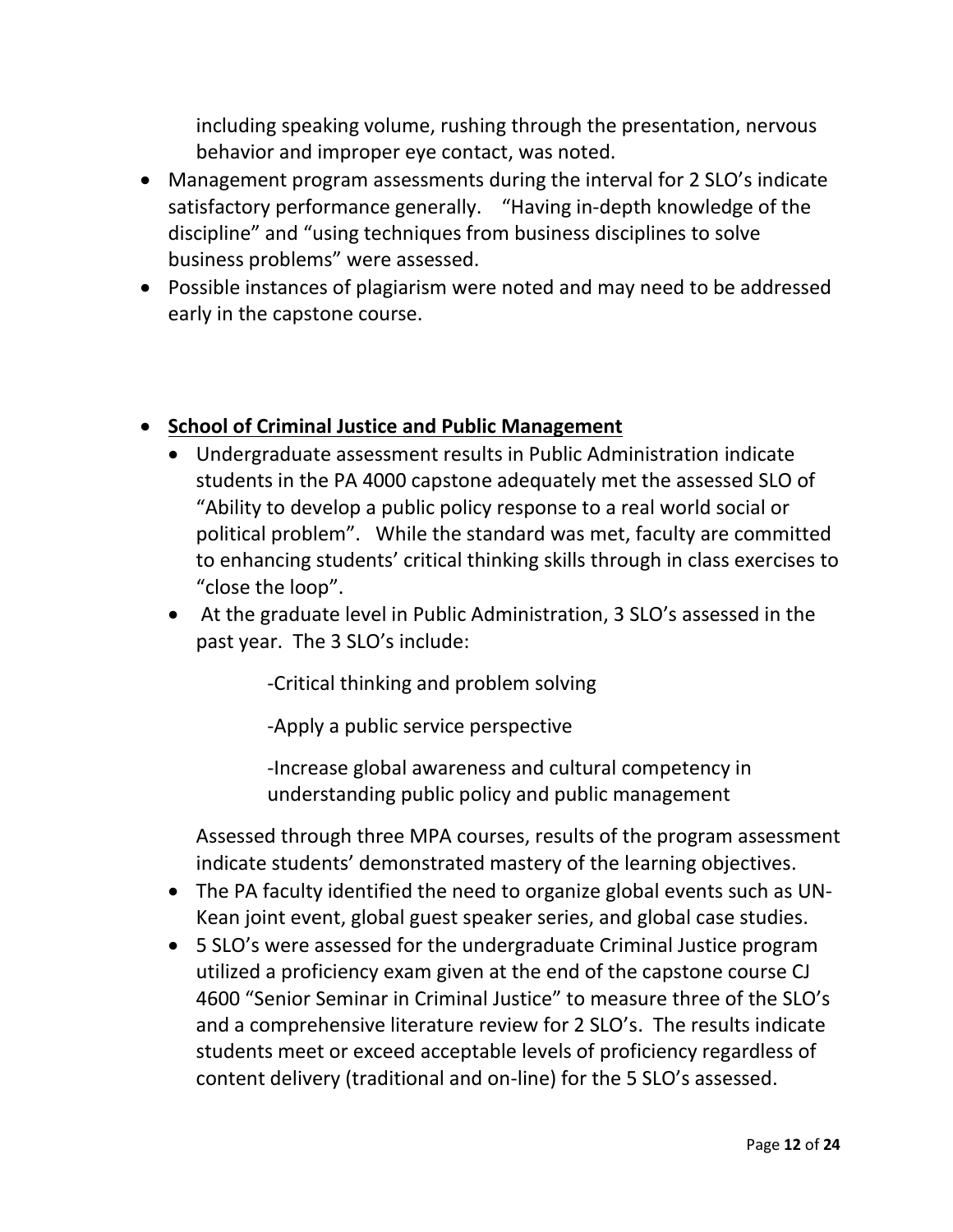- The department will continue to operate the Senior Seminar as a functional in-class writing lab.
- At the Master's level in Criminal Justice, assessment of 4 SLO's for the year was required. For several years, students have had the option of completing a comprehensive exam or a Master's thesis. 3 of the 4 SLO's appear to be better addressed through thesis writing than by exam. For those opting to take the exam, a preparatory study guide is provided well in advance of the exam date. Results from exam performance were so poor in some instances, there is indication no studying was done by a Master's student.
- 2 SLO's cannot be assessed sufficiently for the Master of Criminal Justice program because no students completed the Master's thesis during the interval.

## **Global MBA**

- Master's level students were assessed during the interval on 2 different Student Learning Outcomes, "Making effective decisions by utilizing quantitative techniques and research methods…" and "Communicate in a global environment with various constituencies across different business cultures and functions".
- Students demonstrated satisfactory performance by direct measure on the 2 SLO's.
- Improvements to students' leadership skills can be improved through further teamwork and case analyses in the GMBA 5680 course.
- Results indicate, while satisfactory, improvement in these areas could be fostered through increased opportunities for students to hone their presentation skills. This can be accomplished through modified pedagogy and further enhanced at the granular level by providing extracurricular public speaking opportunities (Open House, Dean's Forum, Mentoring, Research Days involvement, etc.)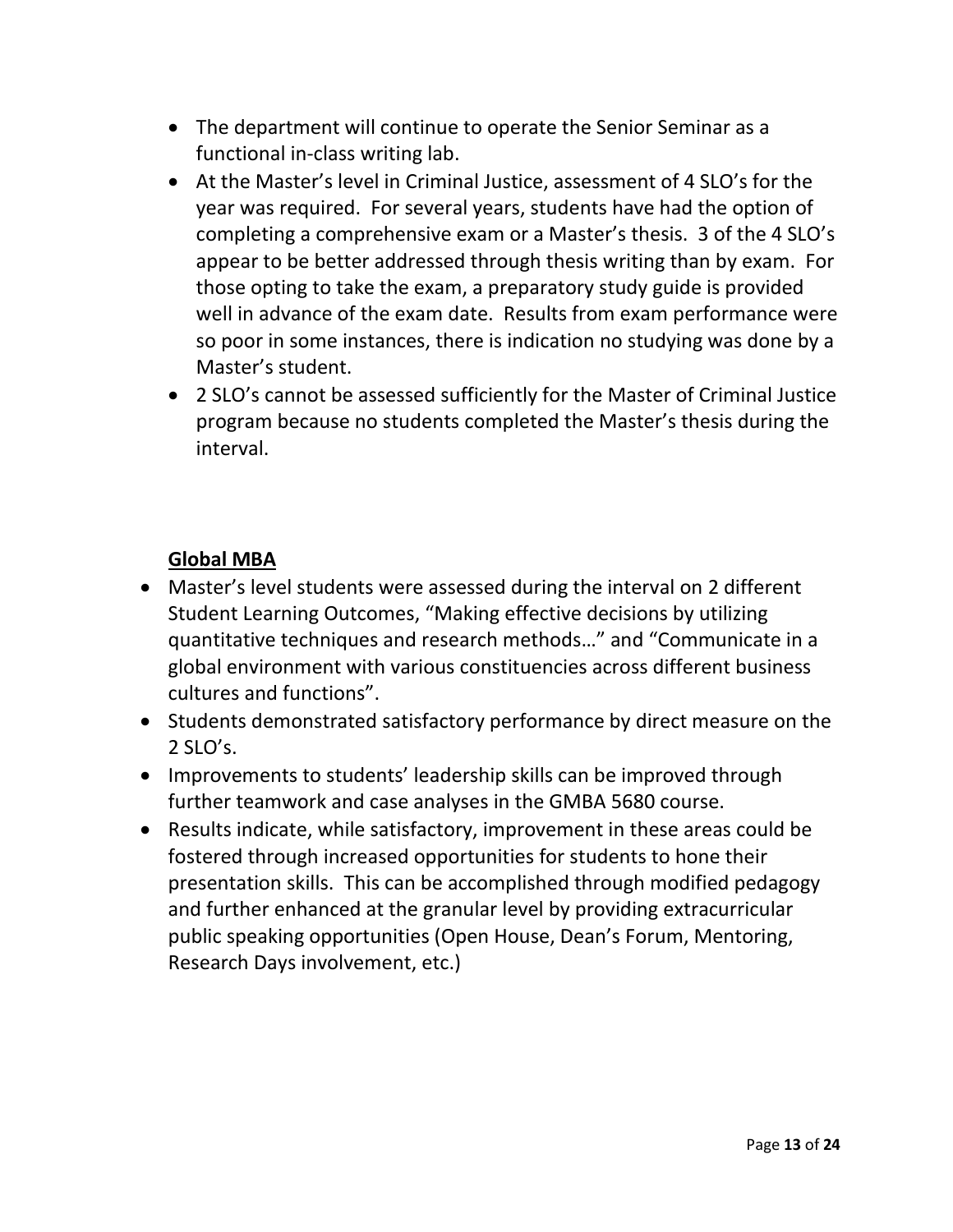# Section 2: General Academic Planning

Using the information analyzed, discuss the following:

- What do I open?
- What do I close?
- What needs to be supported with:
	- a. More faculty
		- b. Other resources?
- What actions will be taken to strengthen the programs and the College-at-Large?

#### **New Programs**

- 1. All programs at the College underwent a thorough systematic review to meet the New Jersey 120 credit standard. Changes to General Education were minimal generally; for business programs, MGS 3110 Decision Modeling was eliminated from the business core as content was subsumed within 2 other core courses- MGS 2150 Business Statistics and Applications and MGS 4010 Operations Management. All CBPM degree were approved by the Office of the Provost, University Senate, and the Registrar for compliance.
- 2. The Entrepreneurship option has been added as a new option within the Management degree program and offered at Kean Ocean. A parallel program is presently offered at Wenzhou as well.
- 3. The Human Resources option within the Management degree program was launched in fall 2018. This was a market driven decision and the nomenclature is recognizable to prospective students and employers.
- 4. Supply Chain and Information Management option has been revised and has been renamed "Supply Chain Management" and was offered as a separate major degree option in spring 2019.
- 5. Cybersecurity courses continue to be offered as part of the CJ degree concentration. Greater interaction with the Computer Science department has occurred in the past year with the specialization of this discipline.
- 6. All core business degree courses are presently being offered in the online format.
- 7. Working with the Kean Online office, all required Accounting courses will be offered in the online format. This initiative will support the agreement with Ain Shams University in Egypt. Further development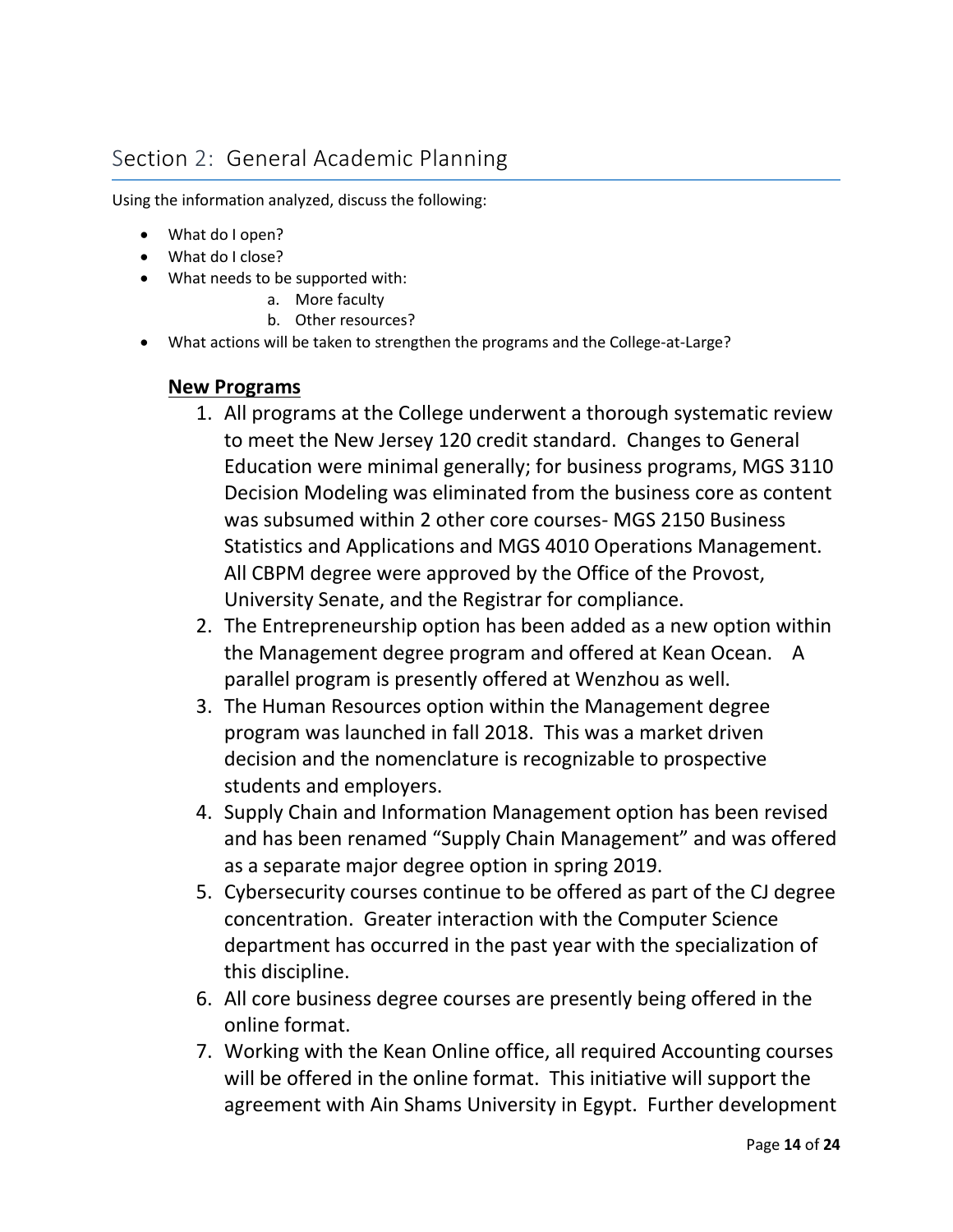of this work may lead to the complete degree offered in the online format.

### **Internship Office Update**

- 1. The CBPM Internship Office has relocated to support the University objective of centralized Career and Internship Services Office. The program held the third annual Internship Fair attracting 40 companies and over 400 students.
- 2. Classroom visits by the Director were effective in directly reaching out to the target population.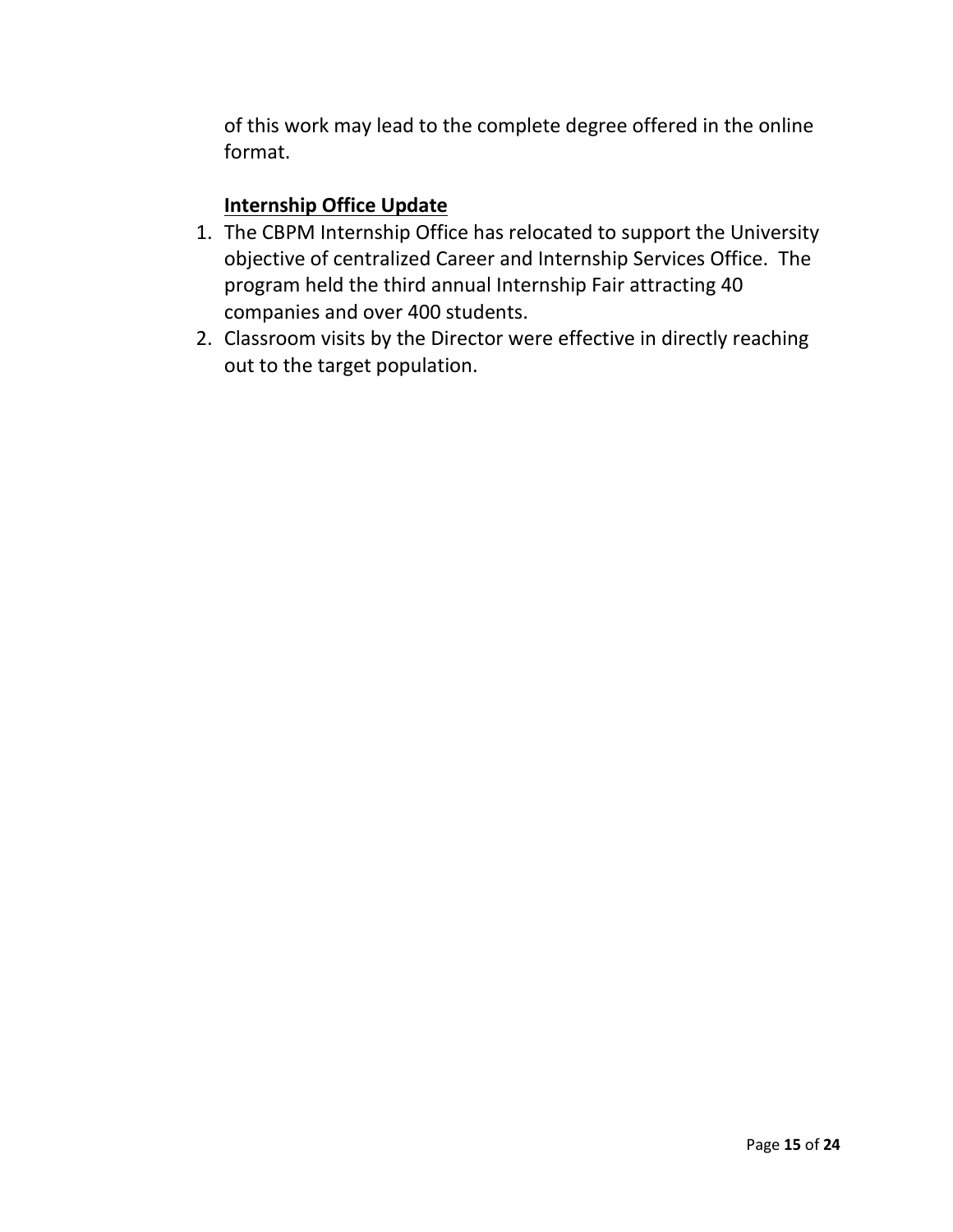## **Resource Needs:**

- 1. Tenure track full-time faculty (summarized in the chart below) to meet AACSB criteria for faculty sufficiency and qualification.
- 2. At present, advising loads on full-time faculty in some programs is quite high. Student/faculty ratio for the whole college in fall 2018 was 80, 118 for Global Business and Global MBA.
- 3. Continuation of the subscription cost to StockTrak online trading platform. This tool prepares our graduate and undergraduate students for real-time market data analytics.
- 4. Transition to Bloomberg capability for fall 2020 with training for faculty, staff, and students will be necessary.
- 5. The most immediate staff need continues to be a full-time Executive Director to lead the School of Accounting and Finance. The successful candidate should possess a doctorate in Accounting or Finance.
- 6. To support AASCB accreditation efforts, resources should be allocated to support faculty research presentations at leading national and international conferences (i.e. American Marketing Association, International Business Association, Academy of Management, American Accounting Association, etc.). See below.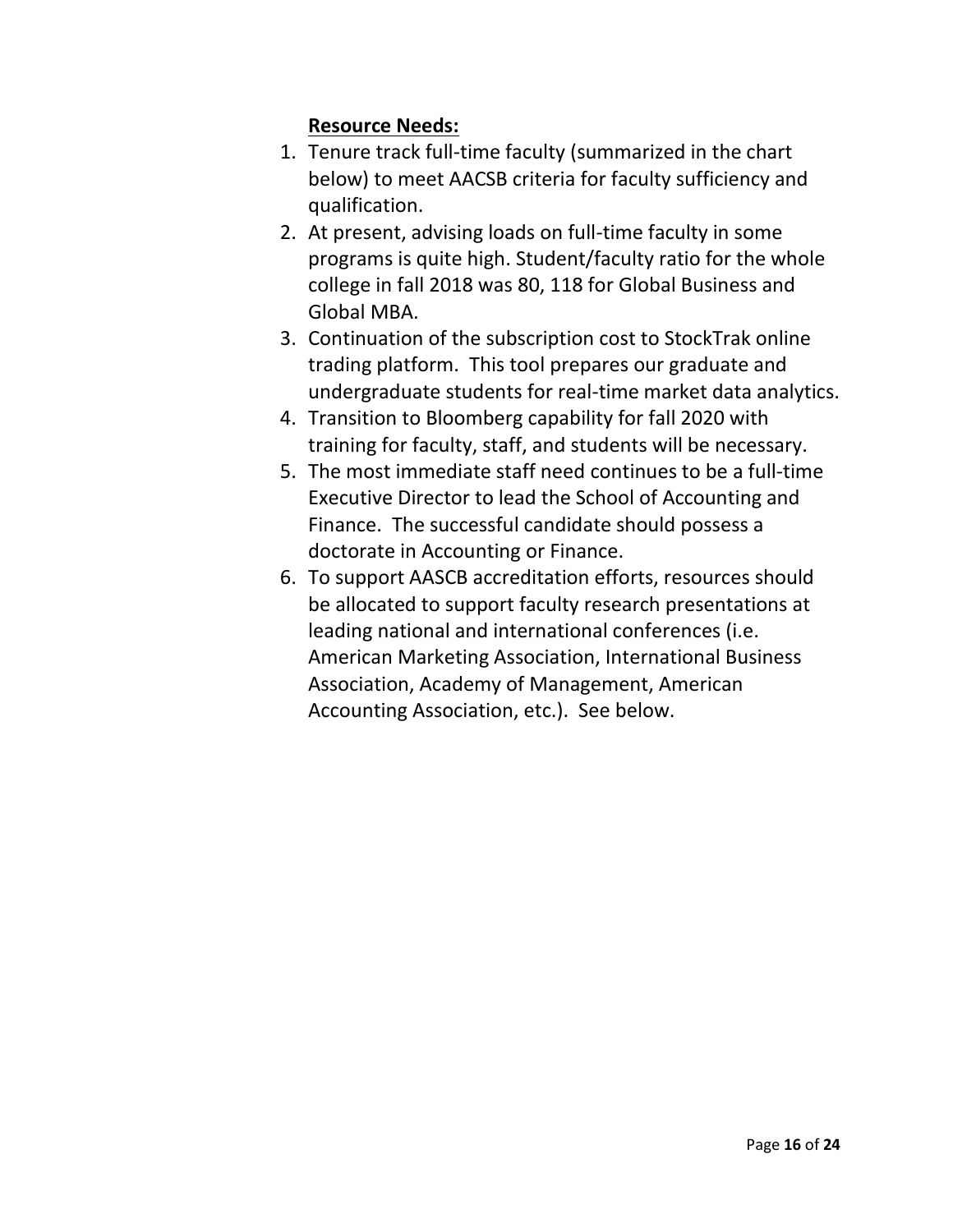# **College of Business Resources and Practices Need to Earn AACSB Accreditation over 5 years Approximate Estimates as of August 2019 Needs may change as the environment changes**

#### **Resources**

| <b>Item</b>                                            | $~\sim$ Cost                                                                       | <b>Timetable</b>                           |  |
|--------------------------------------------------------|------------------------------------------------------------------------------------|--------------------------------------------|--|
| <b>ED Accounting</b>                                   | \$140K                                                                             | <b>ASAP</b>                                |  |
| 6x PhD faculty in Accounting                           | \$720K                                                                             | Next 2 years                               |  |
| 2x PhD faculty in Finance                              | \$220K                                                                             | <b>ASAP</b>                                |  |
| 6x Marketing & Management<br>PhD faculty               | \$600K                                                                             | Next 3 years                               |  |
| 2 Global Business PhD faculty                          | \$200K                                                                             | Next3 years                                |  |
| 4 MBA PhD faculty                                      | \$420K                                                                             | Next 4 years                               |  |
| <b>CBPM Data Analyst for AACSB</b>                     | \$75K                                                                              | ASAP and continual throughout<br>candidacy |  |
| Alumni Surveys                                         | $$3k$ each =<br>\$9K total                                                         | every two years                            |  |
| <b>AACSB Deans Meeting</b>                             | 2 attendees at \$2500= \$5K                                                        | Annually throughout candidacy<br>period    |  |
| <b>AACSB Accreditation seminars</b>                    | $$2500/yr \times 5 =$<br>\$12.5K total                                             | Once per year for 4 years                  |  |
| <b>AACSB International Conference</b>                  | $$2500/yr. x 5 =$                                                                  | Once per year for 4 years                  |  |
| and Annual Meeting (ICAM)                              | \$12.5K total                                                                      |                                            |  |
| Faculty Development #1                                 | 15/yr. @ \$1500 = \$22.5K/yr.                                                      | Every year for 4 years                     |  |
| Send faculty to present research                       | \$112,500 total                                                                    |                                            |  |
| Faculty Development #2<br>Reassigned time for research | 3 in academic year & 3 in<br>summer @ $$4K$ each =<br>\$24K/year<br>\$120,00 total | Every year for 4 years                     |  |
| <b>AACSB Membership Dues</b>                           | Approximately \$4000                                                               | Annually throughout candidacy<br>period    |  |
| Total non-faculty costs                                | \$83,000                                                                           | <b>Annual Cost</b>                         |  |
| Total faculty and staff salary<br>costs                | \$2,375,000                                                                        | Annual Estimated Cost at full<br>hiring    |  |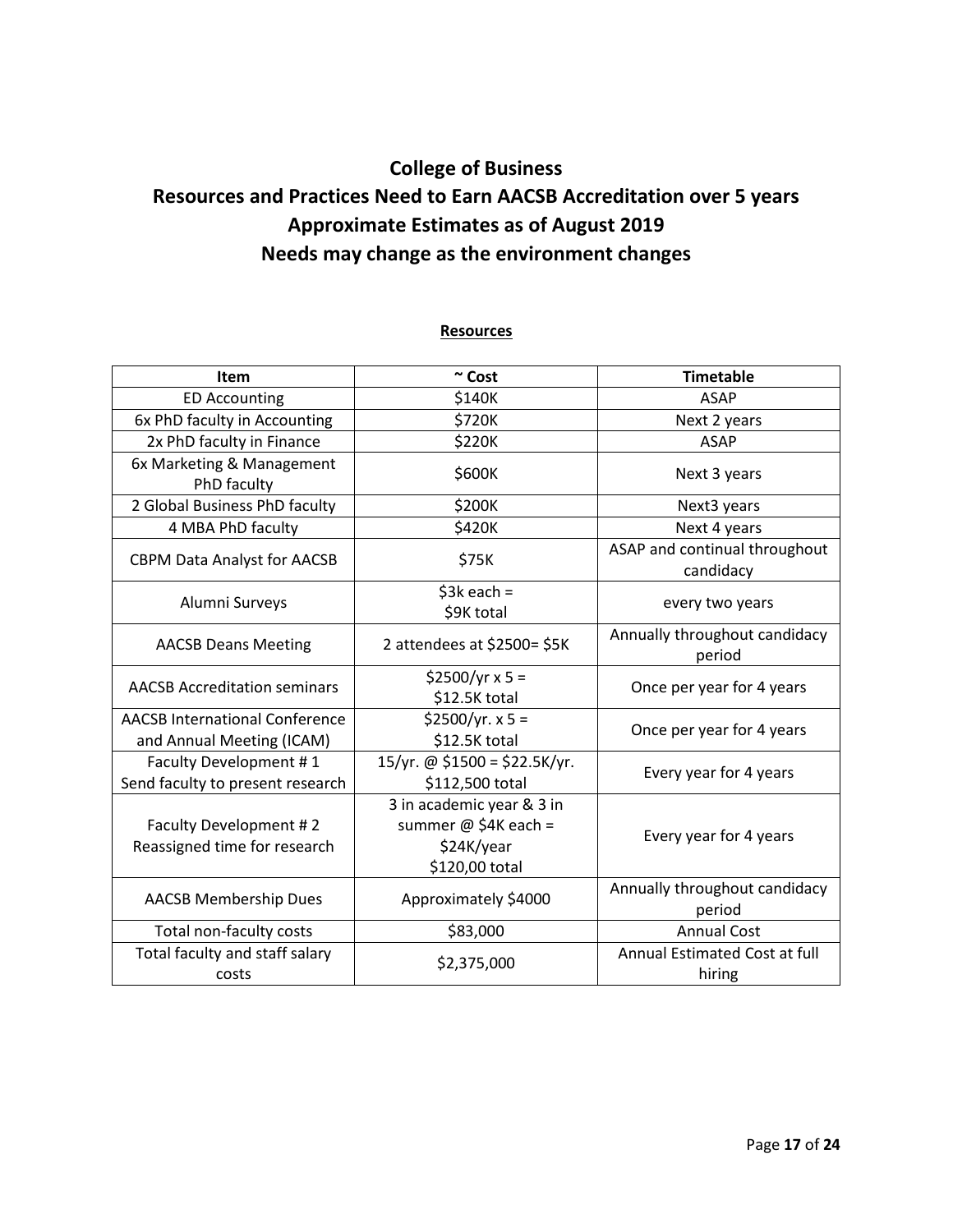## **Course Updates**

All course outlines offered at the College are reviewed on a three-year cycle.

### **Additional Actions Taken to Strengthen Programs:**

**The College has adopted and continues to employ a "theory to practice" model of learning. At the College, experiential education is delivered through several offerings:**

- 1. Global Practicum (China, Germany, Spain, France, Metro New York/New Jersey)
- 2. Internships and Cooperative Education
- 3. Semester abroad at Wenzhou Kean University
- 4. Study Abroad (non-WKU)
- 5. Global Experiential Learning (i.e. Travelearn)
- 6. Student Club Involvement
- 7. Dean's Forum Events
- 8. Corporate Tours
- 9. Business Plan Competition
- 10.Student Presentations to CBPM Board of Advisors and University Board of Trustees
- 11."One Million Cups" (entrepreneurship projects)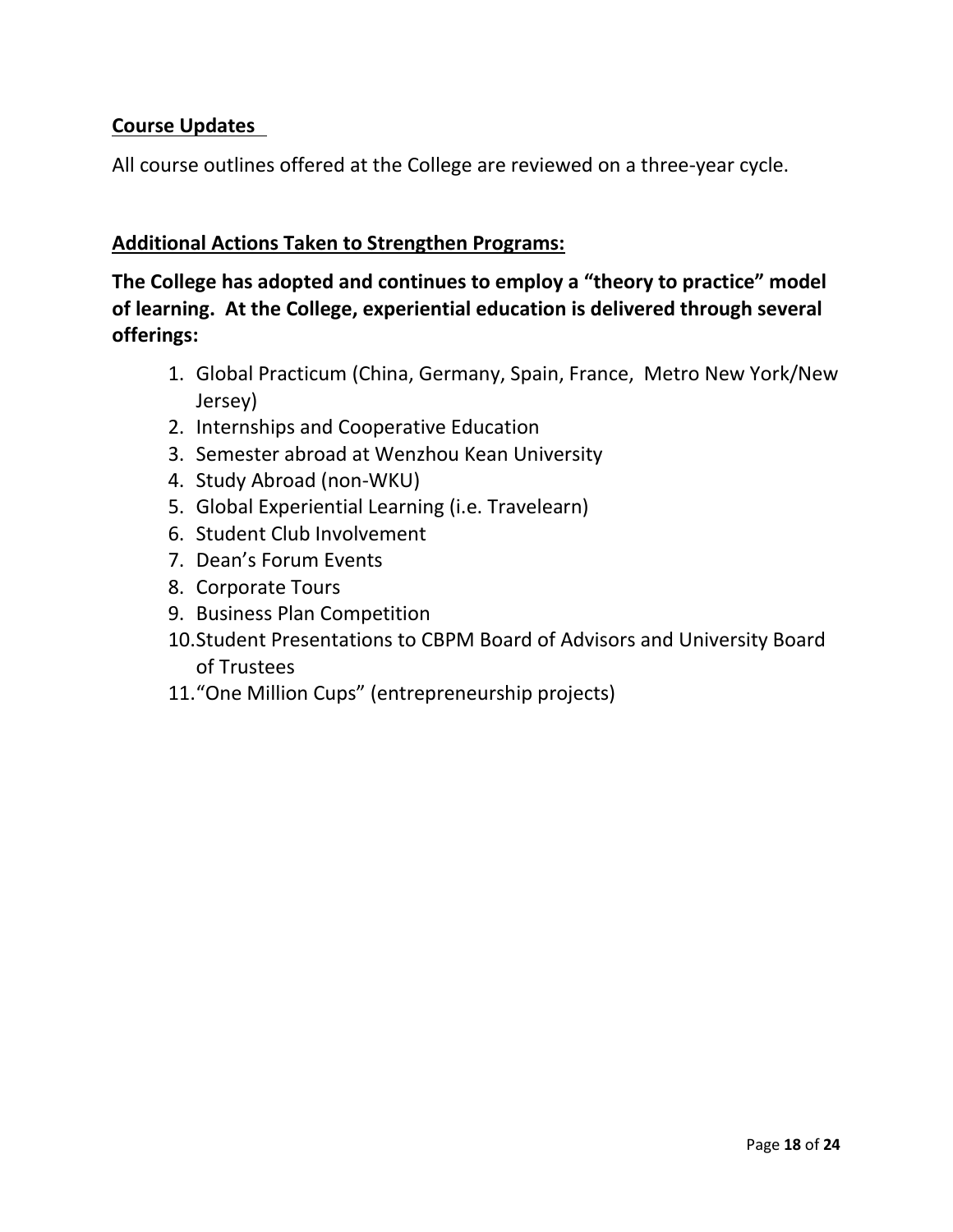## **A. Faculty and Staff Resource Needs**

# **Discuss faculty and staff resource needs using supporting data and a rationale connected to Section 2 (General Academic Planning) and individual program data.**

As mentioned in Section 2, a major initiative of the College is to secure and maintain AACSB accreditation. This is the driver for faculty requests in the near and long term. At present, among all New Jersey public senior institutions, Kean and New Jersey City University are the only institutions without it. The lack of this credential in an age of easy access to information puts the College in an unfavorable position. At every open house, students and parents inquire about this accreditation. For Accounting undergraduate and graduate students who wish to pass the CPA exam, it is essential that programs attain this accreditation.

| Program                                    | <b>US student</b><br>UG & GR<br>enrollment<br>(fall 2018) | US full<br>time<br>faculty | <b>US</b><br>student/FT<br>faculty<br>ratio | UG <sub>4</sub> yr<br>graduation<br>rate<br>(based on<br>2014<br>cohort) | UG <sub>5</sub> yr<br>graduation<br>rate<br>(based on<br>2013<br>cohort) | UG <sub>6</sub> yr<br><b>Graduation</b><br>rate<br>(based on<br>2012<br>cohort) |
|--------------------------------------------|-----------------------------------------------------------|----------------------------|---------------------------------------------|--------------------------------------------------------------------------|--------------------------------------------------------------------------|---------------------------------------------------------------------------------|
| <b>Accounting</b>                          | 569                                                       | 6                          | 94:1                                        | 19.6%                                                                    | 25.5%                                                                    | 30%                                                                             |
| <b>Finance</b>                             | 301                                                       | 4                          | 75:1                                        | 10%                                                                      | 50%                                                                      | 40%                                                                             |
| <b>Criminal</b>                            | 826                                                       | 9                          | 91:1                                        | 20.5%                                                                    | 34.1%                                                                    | 29.9%                                                                           |
| <b>Justice</b>                             |                                                           |                            |                                             |                                                                          |                                                                          |                                                                                 |
| <b>Public</b>                              | 219                                                       | $\overline{7}$             | 31:1                                        | 0%                                                                       | 0%                                                                       | 66.7%                                                                           |
| Administration                             |                                                           |                            |                                             |                                                                          |                                                                          |                                                                                 |
| <b>Management</b>                          | 1019                                                      | 9                          | 113:1                                       | 12.3%                                                                    | 20.8%                                                                    | 17.7%                                                                           |
| <b>Marketing</b>                           | 321                                                       | 6                          | 53:1                                        | 15.4%                                                                    | 22.2%                                                                    | 36.4%                                                                           |
| Global                                     | 216                                                       | $\overline{2}$             | 118:1                                       | 23.5%                                                                    | <b>NA</b>                                                                | <b>NA</b>                                                                       |
| <b>Business &amp;</b><br><b>Global MBA</b> |                                                           |                            |                                             |                                                                          |                                                                          |                                                                                 |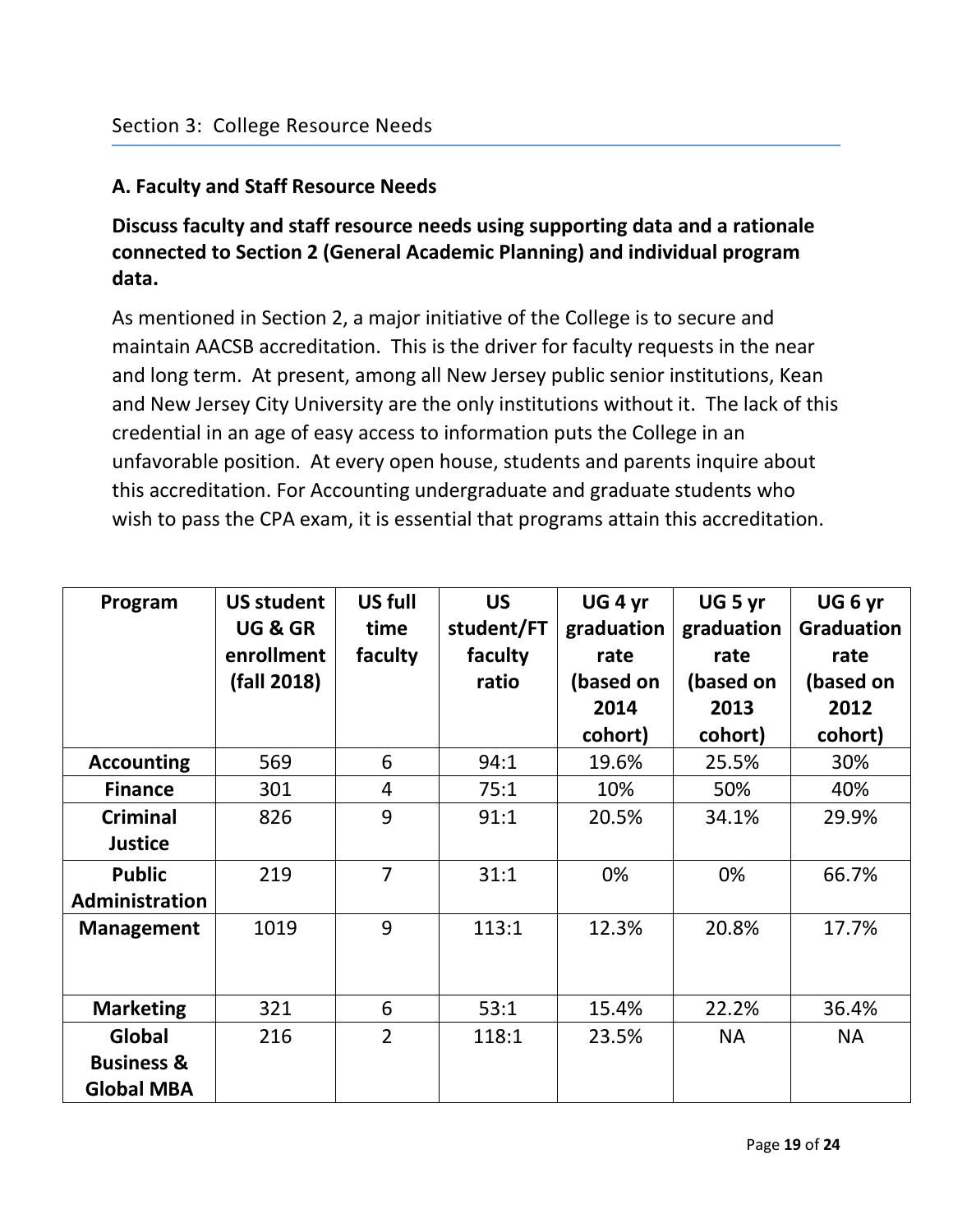**Finally, provide an itemized list of faculty needs (with reference to the data and rationale)**

**B. General Resource Needs**

**Discuss general resource needs using supporting data and a rationale connected to Section 2 (General Academic Planning) and individual program data with respect to the following:**

- **Office Supplies, Travel**
- **Technology (e.g. administrative software, faculty computers, etc.)**
- **Office Equipment**
- **Facilities (Office Spaces, etc.)**
- **Furniture, etc.**
- **Memberships, Accreditation Fees, etc.**

**The College has had a preliminary application for AACSB accreditation accepted by this accrediting body, the gold standard for the business programs. Strategic planning, implementation and resource allocation will be critical to the success of this endeavor. Attainment of AACSB accreditation is critical to the long-term competitiveness of the business programs in a highly competitive region. In order to meet benchmarks associated with this credential, the University will need to accelerate resource investment in the College of Business and Public Management.** 

The Office of Internships for the College has increased student participation in the program securing 400 internships over the past four years. While some of the students earn degree credit ("co-op"), most do not. Settings have included entities of all sizes from the corporate, non-profit, and governmental segments of the economy. To expand the program offerings, we recommend institutional membership in the state and national professional organizations. The Office of Career and International Services incurs the operational cost for this function.

### **C. Pedagogical/Curricular Needs**

**Discuss pedagogical/ curricular resource needs using supporting data and a rationale connected to Section 2 (General Academic Planning) and individual program data with respect to the following:**

• **Software (instructional)**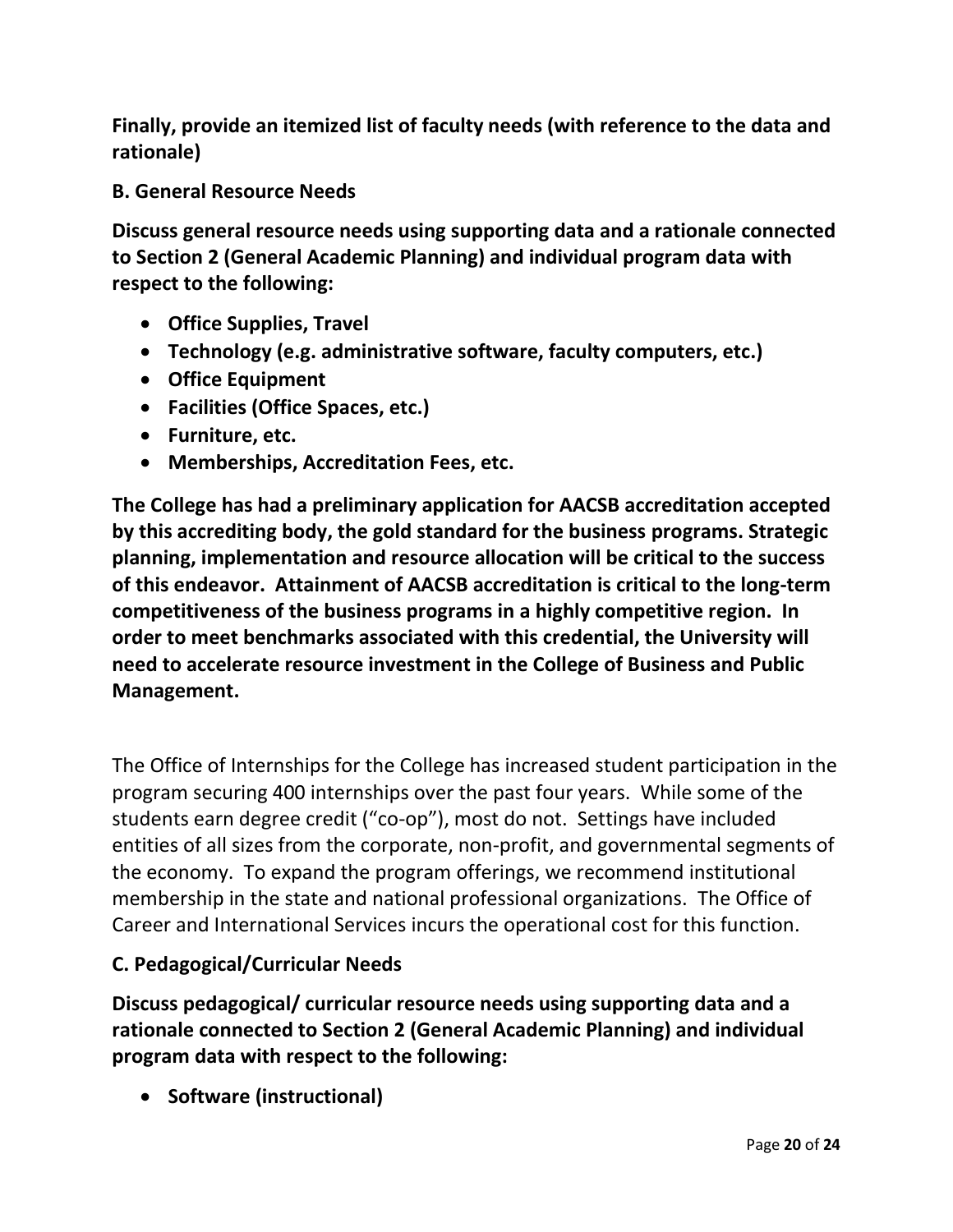- 1. Continuation of Stock-Trak trading platform to be utilized primarily by Finance, Accounting, and Graduate MBA and Accounting students and faculty for investment portfolio analysis.
- 2. Research Databases for student faculty research collaboration for Research Days and publications.

# • **Facilities (Classrooms, Labs, etc.)**

- 1. Preparing for fall 2020 relocation all CBPM programs to Hynes Hall facility (currently under construction).
- 2. Computer Labs- Capstone coursework in all undergraduate and graduate business programs require extensive computer simulation to develop their management decision making skills.
- 3. Criminal Justice classes such as "Crime Analysis" and Cyber security classes offered utilize computer labs extensively.
- 4. Business fields are increasingly concerned with quantitative analysis and data analytics. In addition, MGS 2150 "Business Statistics" (a major requirement for all 2000 business majors) requires a computer lab for all sections offered.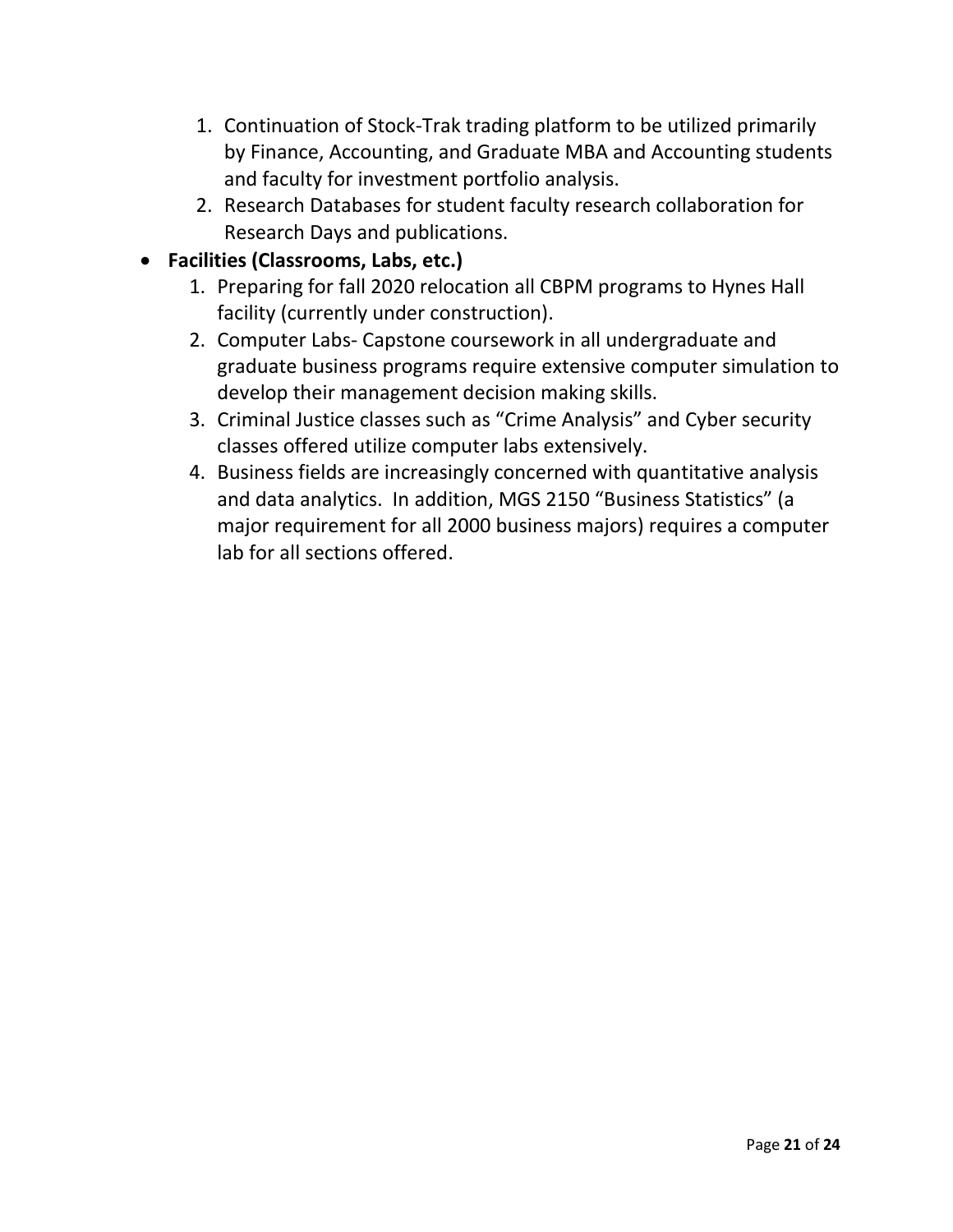# Section 4: Budget Request Line Items for Entire College of Business and Public Management

|                            |                                        |                  | <b>Minimum</b>          |                  |              |                       |
|----------------------------|----------------------------------------|------------------|-------------------------|------------------|--------------|-----------------------|
|                            |                                        | Page #           | <b>Quantity</b>         |                  | <b>Total</b> |                       |
|                            |                                        | <b>Reference</b> | <b>Requested</b>        | <b>Unit Cost</b> | Cost (to     | <b>Strategic Plan</b> |
|                            |                                        | (for             | (where                  | (where           | nearest      | Goal                  |
| <b>College (Program)</b>   | <b>Description of Resource Request</b> | Rationale)       | relevant)               | relevant)        | dollar)      | $(2013 - 2020)$       |
| <b>CBPM Business</b>       | <b>AACSB Accreditation Seminars</b>    |                  | 4                       | 2500             | 10,000       | 1,2                   |
| <b>Programs</b>            |                                        |                  |                         |                  |              |                       |
| <b>CBPM Business</b>       | <b>AACSB Accreditation Annual</b>      |                  | $\mathbf{1}$            | 2500             | 2500         | 1,2                   |
| <b>Programs</b>            | <b>Meeting</b>                         |                  |                         |                  |              |                       |
| <b>CBPM Business</b>       | <b>AACSB Deans Meeting</b>             |                  | $\mathbf{1}$            | 2500             | 2500         | 1,2                   |
| Programs                   |                                        |                  |                         |                  |              |                       |
| <b>CBPM Business</b>       | <b>AACSB International Conference</b>  |                  | $\overline{2}$          | 2500             | 5000         | 1,2                   |
| Programs                   | and Annual Meeting (ICAM)              |                  |                         |                  |              |                       |
| <b>CBPM Business</b>       | <b>Associate Dean</b>                  |                  | $\mathbf{1}$            | 140,000          | 140,000      | 1,2                   |
| <b>Programs</b>            |                                        |                  |                         |                  |              |                       |
| <b>CBPM Business</b>       | Data Analyst (full-time position       |                  | $\mathbf{1}$            | 75000            | 75000        | 1,2                   |
| <b>Programs</b>            | for AACSB and CBPM)                    |                  |                         |                  |              |                       |
| <b>Executive Director-</b> | <b>PhD in Accounting with</b>          |                  | $\mathbf{1}$            | 140,000          | 140,000      | 1,2                   |
| <b>Accounting and</b>      | <b>Managerial Experience required</b>  |                  |                         |                  |              |                       |
| <b>Finance</b>             |                                        |                  |                         |                  |              |                       |
|                            |                                        |                  |                         |                  |              |                       |
| Faculty -                  | <b>Tenure Track lines with Ph.D.</b>   |                  | 6                       | 120,000+         | 720,000      | 3.1.2                 |
| <b>Accounting</b>          | degree                                 |                  |                         |                  |              |                       |
| <b>Faculty-Finance</b>     | <b>Tenure Track lines with Ph.D.</b>   |                  | $\overline{2}$          | 110,000          | 220,000      | 3.1.2                 |
|                            | degree                                 |                  |                         |                  |              |                       |
| Faculty-                   | <b>Tenure Track lines with Ph.D.</b>   |                  | $\overline{\mathbf{3}}$ | 100,000+         | 100,000      | 3.1.2                 |
| <b>Management</b>          | degree                                 |                  |                         |                  |              |                       |
|                            |                                        |                  |                         |                  |              |                       |
|                            | <b>Priority given to meeting AACSB</b> |                  |                         |                  |              |                       |
|                            | <b>Needs</b>                           |                  |                         |                  |              |                       |
| <b>Faculty-Marketing</b>   | <b>Tenure Track lines with Ph.D.</b>   |                  | $\mathbf{1}$            | 100,000          | 100,000      | 3.1.2                 |
|                            | degree                                 |                  |                         |                  |              |                       |
|                            |                                        |                  |                         |                  |              | 3.1.2                 |
| <b>Faculty-Criminal</b>    | <b>Tenure Track lines with Ph.D.</b>   |                  | $\mathbf{2}$            | 75,000           | 150,000      |                       |
| <b>Justice</b>             | degree                                 |                  |                         |                  |              |                       |
| <b>Global MBA</b>          | Tenure track line with PhD             |                  | $\overline{2}$          | 100,000          | 200,000      | 3.1.2                 |
| <b>Global Business</b>     | <b>Tenure track line with PhD</b>      |                  | $\mathbf{1}$            | 100,000          | 100,000      | 3.1.2                 |
|                            |                                        |                  |                         |                  |              |                       |
|                            |                                        |                  |                         |                  |              |                       |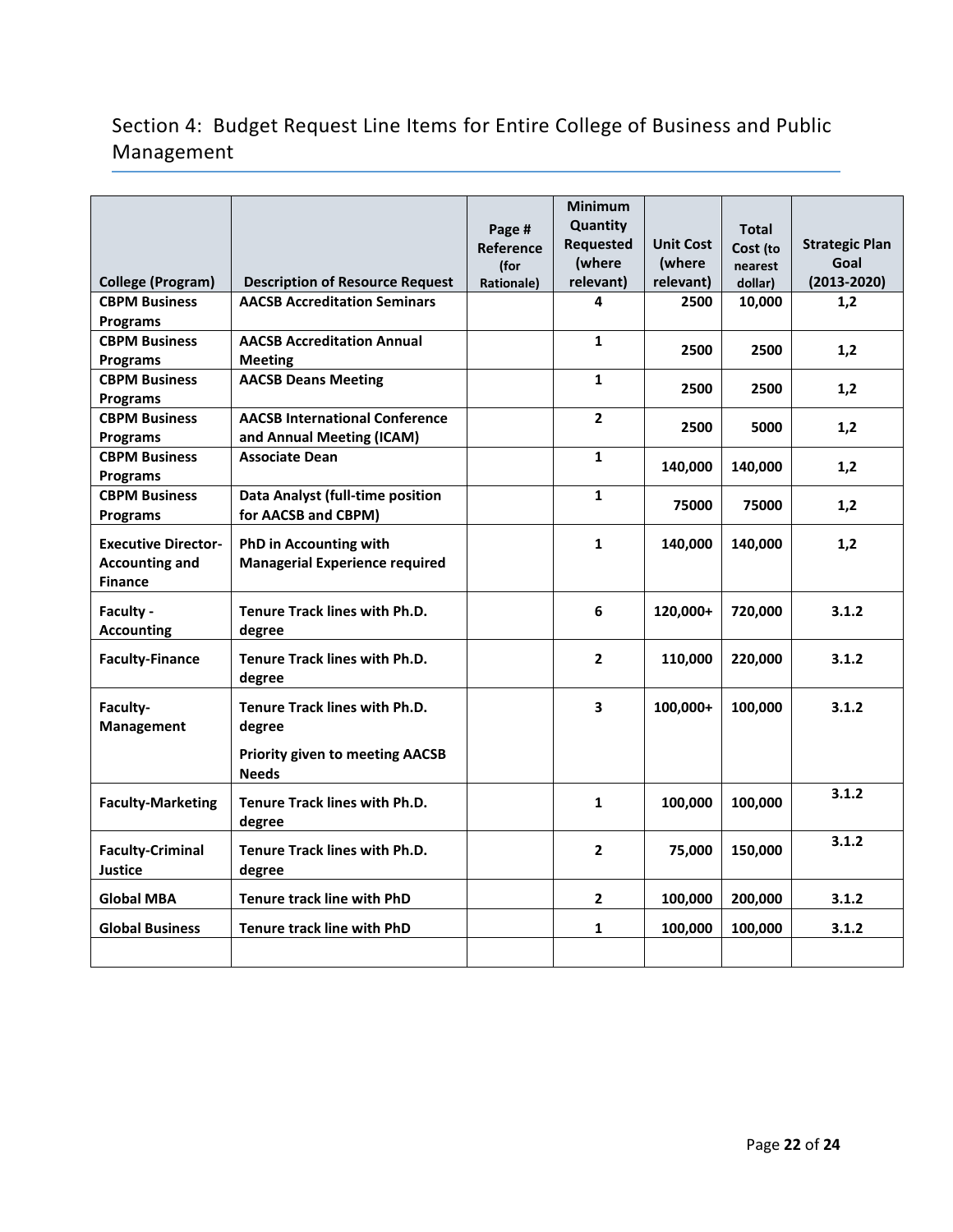# Global Practica Needs Assessment

Number of Student Participants:

|                             | 2016     | 2017       | 2018           | 2019     | 2020 Proj. |
|-----------------------------|----------|------------|----------------|----------|------------|
| <b>Globally Based</b>       | 18       | 34         | 26             | 22       | 50         |
| <b>Student Participants</b> |          |            |                |          |            |
| (outside the US*)           |          |            |                |          |            |
| U.S. Based                  | 8        | 39         | 41             | 53       | 25         |
| Participants                |          |            |                |          |            |
| <i>*Countries</i>           | Germany, | Germany,   | France, Spain, | France,  | France,    |
|                             | Panama,  | N.Ireland, | Germany,       | Spain,   | Spain,     |
|                             | N.       | China      | N.Ireland,     | Germany, | Germany,   |
|                             | Ireland, |            | China          | China    | China      |
|                             | China    |            |                |          |            |

### Current State:

- Relationships with global partners continued through Manager of Global Initiatives.
- Program is destined to grow naturally with more required participation from WKU. However, program should also be expanded throughout the College (based on G.P.A. and faculty recommendations) to help achieve the President's directive for expanded Experiential Learning opportunities for all.
- VPAA Office has supported the program by covering professor costs. This has allowed us to keep these experiences under \$3,000 for the student who also have a Summer I tuition responsibility.
- While the growth of the Global Business Program has taken over much of the specific travel needs of the students, closer coordination with the International Office is needed.

Resources needed for continued success:

o An additional designated staff member/academic specialist to work in connection with Manager of Global Initiatives on full coordination of logistical program.